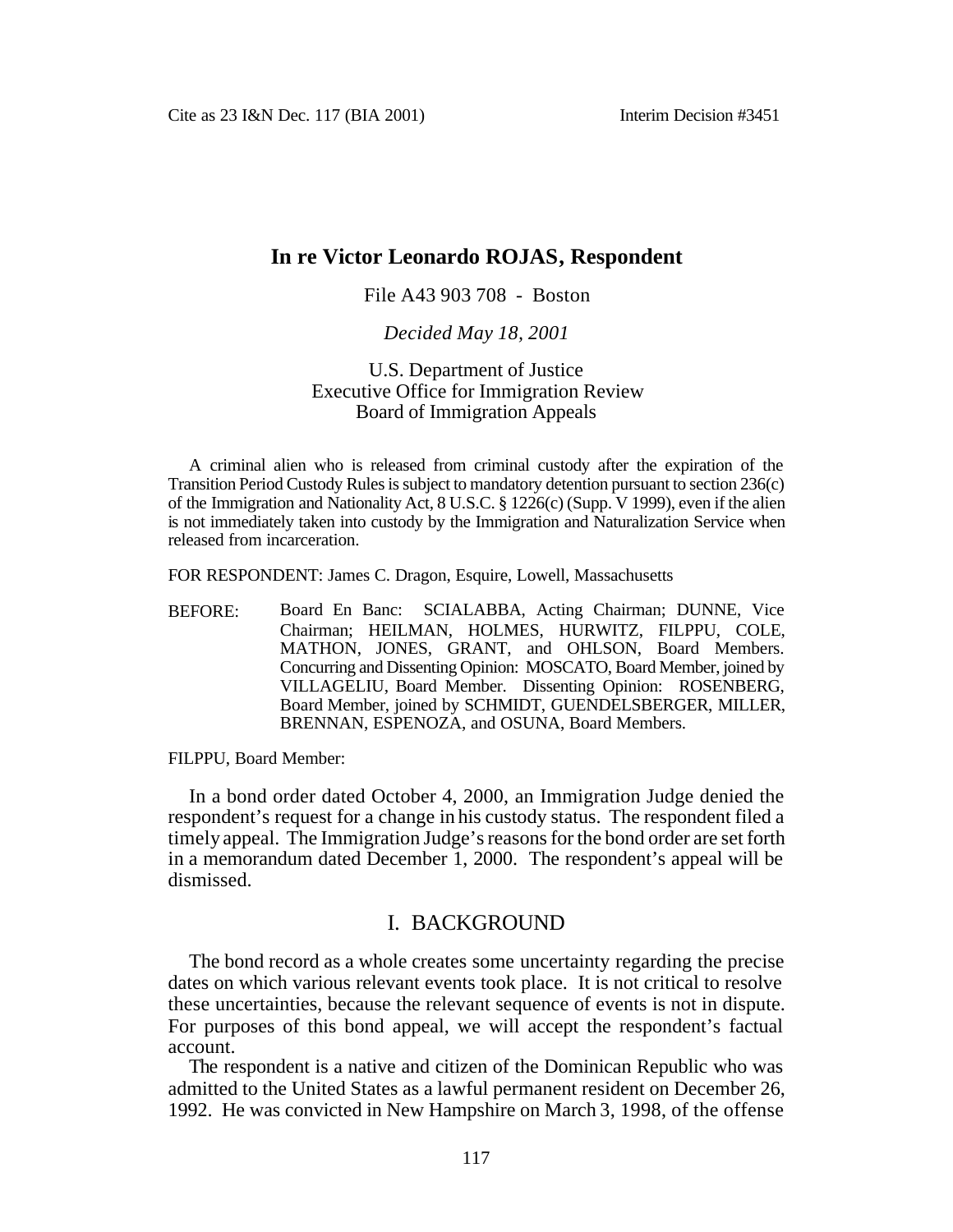of possession of a controlled substance (cocaine) with intent to sell, and he was sentenced to imprisonment for a term of 2½ to 5 years. The Immigration and Naturalization Service initiated removal proceedings against the respondent by issuance of a Notice to Appear (Form I-862), which was served on March 25, 1998. The Service charges that the respondent is subject to removal pursuant to section 237(a)(2)(A)(iii) of the Immigration and Nationality Act, 8 U.S.C. § 1227(a)(2)(A)(iii) (Supp. V 1999), as an alien convicted of an aggravated felony, and pursuant to section  $237(a)(2)(B)(i)$  of the Act, as an alien convicted of a controlled substance violation.

The respondent was released from the custody of the State of New Hampshire on parole. On July 26, 2000, the second day of his release on criminal parole, he was taken into custody by the Service. The respondent requested a review by an Immigration Judge of the Service's custody determination. The respondent argues that he is not subject to mandatory detention under section 236(c) of the Act, 8 U.S.C. § 1226(c) (Supp. V 1999), because he was not taken into custody "when . . . released" from incarceration, but rather was free in the community before being detained by the Service.

### II. IMMIGRATION JUDGE'S DECISION

The Immigration Judge concluded that the respondent, who is deportable by reason of having committed an offense covered in sections  $237(a)(2)(A)(iii)$ and (B)(i) of the Act, is subject to the mandatory detention provisions of section 236(c) of the Act. The Immigration Judge rejected the respondent's argument that he is not subject to section 236(c) because the Service failed to apprehend him at the time of his release, instead waiting 2 days before taking him into custody. The Immigration Judge therefore concluded that he did not have jurisdiction to redetermine the custody conditions imposed by the Service in this case. *See* 8 C.F.R. § 3.19(h)(2)(i)(D) (2001).

### III. STATUTE AT ISSUE

The question before us involves the interpretation of section  $236(c)$  of the Act, which provides, in relevant part, as follows:

(1) CUSTODY.—The Attorney General shall take into custody any alien who—

(A) is inadmissible by reason of having committed any offense covered in section  $212(a)(2)$ ,

(B) is deportable by reason of having committed any offense covered in section  $237(a)(2)(A)(ii)$ , (A)(iii), (B), (C), or (D),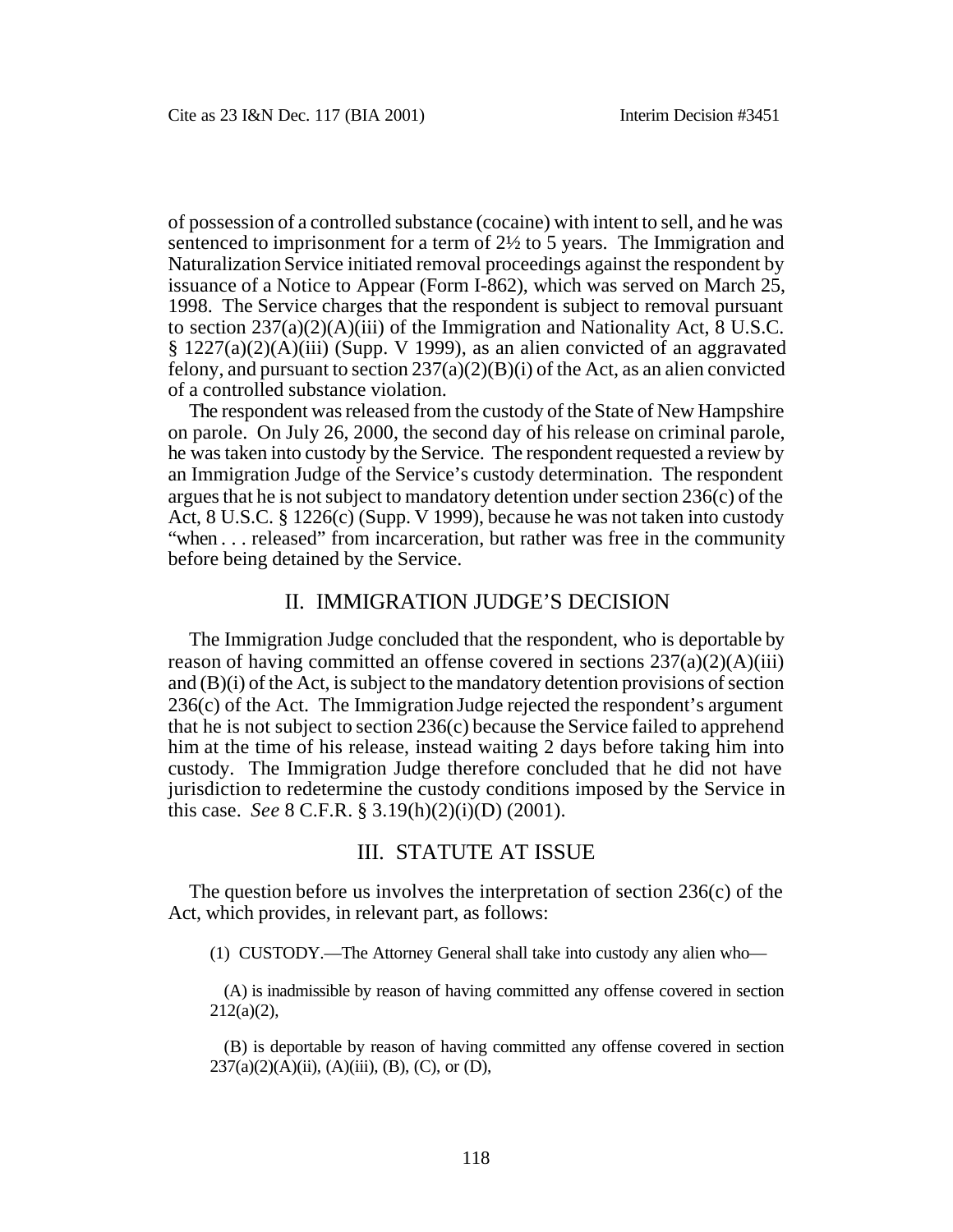(C) is deportable under section  $237(a)(2)(A)(i)$  on the basis of an offense for which the alien has been sentence[d] to a term of imprisonment of at least 1 year, or

(D) is inadmissible under section 212(a)(3)(B) or deportable under section  $237(a)(4)(B)$ ,

when the alien is released, without regard to whether the alien is released on parole, supervised release, or probation, and without regard to whether the alien may be arrested or imprisoned again for the same offense.

(2) RELEASE.—The Attorney General may release an alien described in paragraph (1) only if the Attorney General decides . . . that release of the alien from custody is necessary [for certain witness protection matters], and the alien satisfies the Attorney General that the alien will not pose a danger to the safety of other persons or of property and is likely to appear for any scheduled proceeding. A decision relating to such release shall take place in accordance with a procedure that considers the severity of the offense committed by the alien.

#### IV. ISSUE PRESENTED

The first paragraph of section 236(c) of the Act directs the Attorney General to assume custody over certain categories of criminal and terrorist aliens. The second paragraph of section 236(c) governs the "release" of these aliens. It specifies that the Attorney General may release "an alien described in paragraph (1)" only if certain strict conditions are met. The mandatory detention aspects of the statute, therefore, derive from the language of section  $236(c)(2)$ . Consequently, we must determine whether the respondent is "an alien described in paragraph  $(1)$ " of section 236 $(c)$ , even though he was not immediately taken into custody by the Service when he was released from his criminal custody.

In order to resolve the issue before us, we must determine whether an "alien described in paragraph (1)" is a statutory reference to any alien who falls simply within the discrete language of subparagraphs  $(A)$ ,  $(B)$ ,  $(C)$ , or  $(D)$ , or whether it additionally refers to an alien who is taken into Service custody "when the alien is released." In other words, we must determine whether or not the phrase "when the alien is released" is a necessary part of the description of the alien in paragraph (1).

The respondent has not disputed that he is deportable by reason of having committed an offense covered in sections  $237(a)(2)(A)(iii)$  and  $(B)(i)$  of the Act. In addition, the record reflects that he was released from criminal custody after the expiration on October 8, 1998, of the Transition Period Custody Rules ("TPCR"), which were enacted by section  $303(b)(3)$  of the Illegal Immigration Reform and Immigrant Responsibility Act of 1996, Division C of Pub. L. No. 104-208, 110 Stat. 3009-546, 3009-586 ("IIRIRA"). *See Matter of Adeniji*, Interim Decision 3417 (BIA 1999) (holding that section 236(c) requires mandatory detention of a criminal alien only if he or she is released from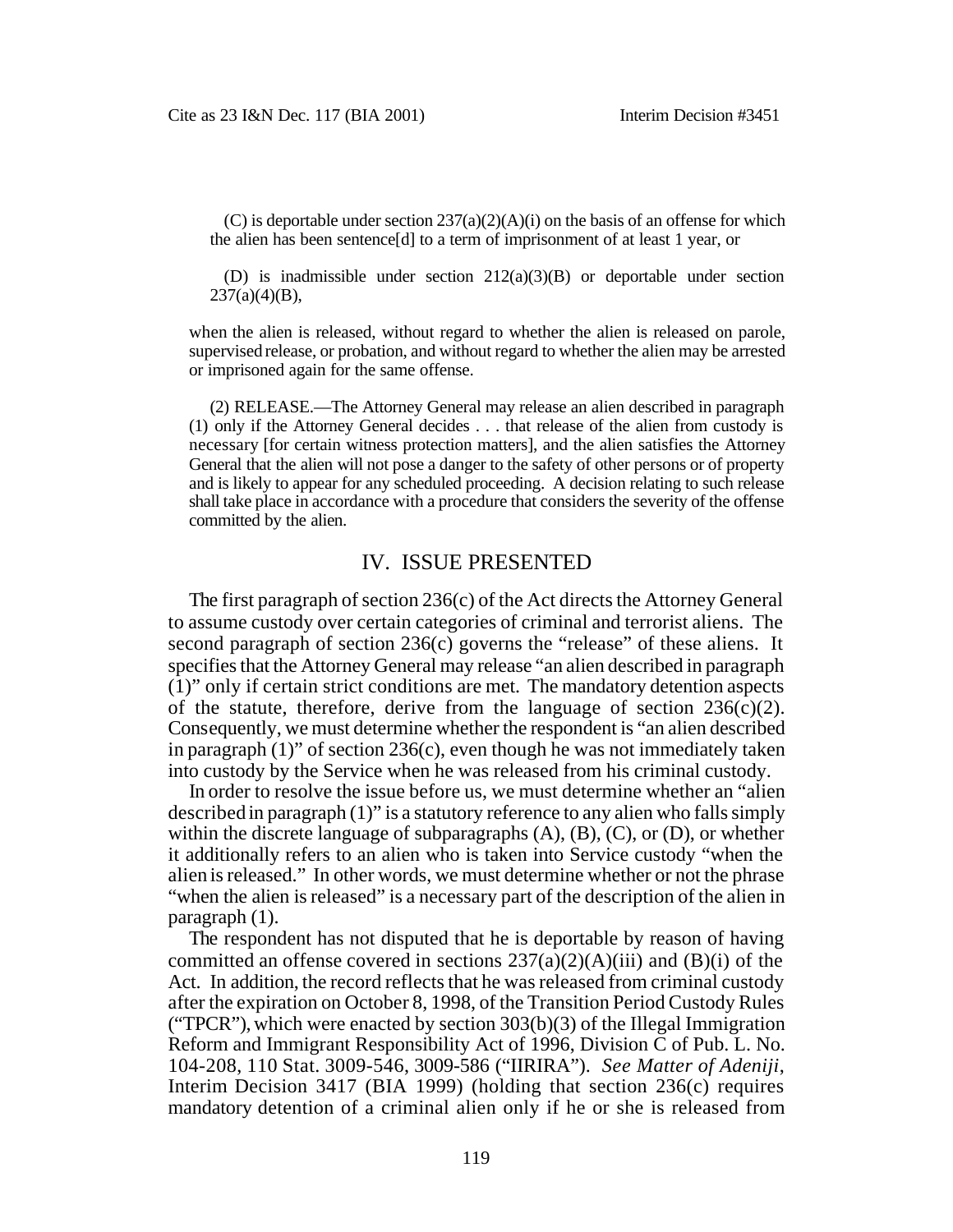criminal custody after October 8, 1998, the last day that the TPCR were in effect).

In *Matter of Adeniji*, *supra*, we did not address the question whether section  $236(c)(2)$  directs mandatory detention only if the Service immediately takes custody of the alien "when the alien is released" from criminal incarceration (the "when released" language). *Id.* at 8. We did note, however, that the effect of the "when released" clause would appear to be of concern principally in the case of an alien who was released after the expiration of the TPCR, but who was not promptly taken into Service custody. *Id.* at 8-9 n.2. This is such a case.

#### V. PRINCIPLES OF STATUTORY CONSTRUCTION

Proper statutory construction must begin with the words used by Congress. *INS v. Cardoza-Fonseca*, 480 U.S. 421, 431 (1987). We must start with the language of the statute, and the words should be given their "'ordinary or natural'" meaning. *Bailey v. United States*, 516 U.S. 137, 145 (1995) (quoting *Smith v. United States*, 508 U.S. 223, 228-29 (1993)); *INS v. Phinpathya*, 464 U.S. 183, 189 (1984). Where the language of the statute is clear, the inquiry is ended. The unambiguously expressed intent of Congress must be given effect. *Chevron, U.S.A., Inc. v. Natural Resources Defense Council, Inc.*, 467 U.S. 837, 842-43 (1984). However, if an ambiguity is perceived when a provision is read in isolation, it is often clarified when it is interpreted in the context of the remainder of the statutory scheme. *Bailey v. United States*, *supra*, at 146; *K Mart Corp. v. Cartier, Inc.*, 486 U.S. 281, 291 (1988). The meaning assigned to statutory language should be the one that emerges from a reading of the statute as a whole, taking into account its object and policy. *John Hancock Mut. Life Ins. Co. v. Harris Trust & Sav. Bank*, 510 U.S. 86, 94-95 (1993).

In the context of this case, the literal language of section  $236(c)(2)$  of the Act, which provides for the detention of "an alien described in paragraph (1)," does not unambiguously tell us whether it encompasses the "when the alien is released" clause in section  $236(c)(1)$  or merely references the four categories of aliens described in subparagraphs (A) through (D). We find the statutory provision, when read in isolation, to be susceptible to different readings. We therefore find it necessary to examine more than the language in question, and we turn in part to the remainder of the statutory scheme, taking into account its objectives and policy in order to resolve the issue before us. *See Bailey v. United States*, *supra*; *John Hancock Mut. Life Ins. Co. v. Harris Trust & Sav. Bank*, *supra*.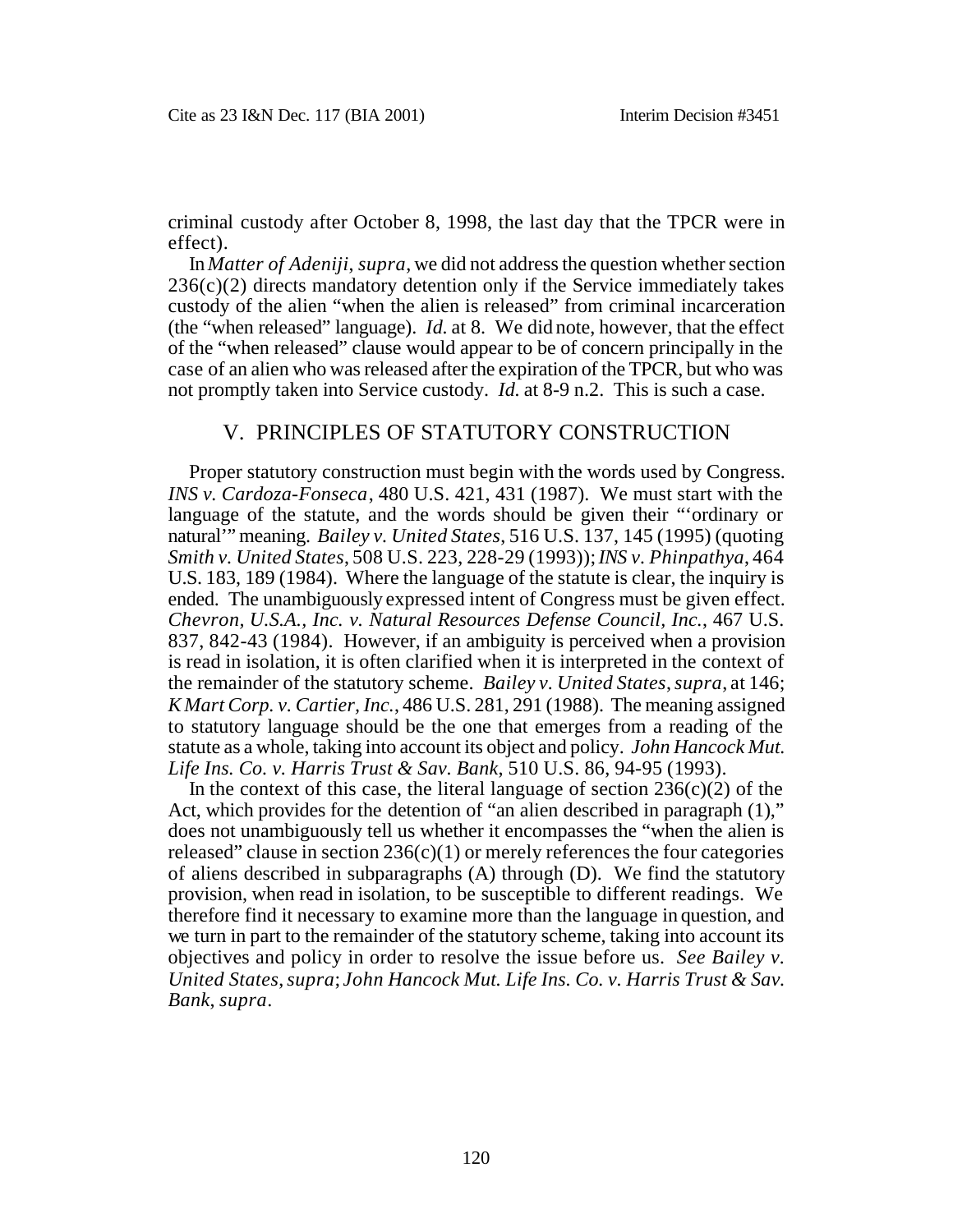# VI. BOARD INTERPRETATION OF SECTION 236(c) OF THE ACT

### A. Ordinary Meaning

The natural reading of the statutory language of section  $236(c)(2)$  of the Act is not without importance, even though more than one reading may be permissible. The statutory reference to "an alien described in paragraph (1)" seems to us most appropriately to be a reference to an alien described by one of four subparagraphs, (A) through (D). The "description" of the alien does not naturally appear to include any or all of the concluding clauses of paragraph (1), namely the clauses directing that a described alien be taken into custody "when the alien is released, without regard to whether the alien is released on parole, supervised release, or probation, and without regard to whether the alien may be arrested or imprisoned again for the same offense."

In *Matter of Noble*, 21 I&N Dec. 672 (BIA 1997), we analyzed the "when released" clause contained in the TPCR. We concluded that this statutory language imposed a duty on the Service to assume the custody of certain criminal aliens and specified the point in time at which that duty arises. In other words, we read the phrase "when the alien is released" in the TPCR as modifying the command that the "Attorney General shall take into custody" certain criminal aliens by specifying that it be done "when the alien is released" from criminal incarceration.

The structure of section 236 is identical, in this respect, to the structure of the TPCR. The "when released" clause is no more a part of the *description* of an alien who is subject to detention than are the other concluding clauses. Those other concluding clauses simply make it plain that the duty to detain is not affected by the character of an alien's release from criminal incarceration or the possibility that an alien may be rearrested on criminal charges. All of these concluding clauses, including the "when released" clause, address themselves to the statutory command that the "Attorney General shall take into custody" certain categories of aliens, rather than to the description of those categories.

#### B. Overall Statutory Context

The other statutory provisions pertaining to the removal process place no importance on the timing of an alien's being taken into custody by the Service.

A number of the amendments made by the IIRIRA were aimed at expediting the removal of aliens, and that is especially true for criminal aliens such as those who fall within subparagraphs (A) through (D) of section  $236(c)(1)$  of the Act. For example, Congress made various forms of relief unavailable to criminal aliens and significantly restricted judicial review for criminal aliens. *See, e.g.*, section 240A(a)(3) of the Act, 8 U.S.C. § 1229b(a)(3) (Supp. V 1999) (barring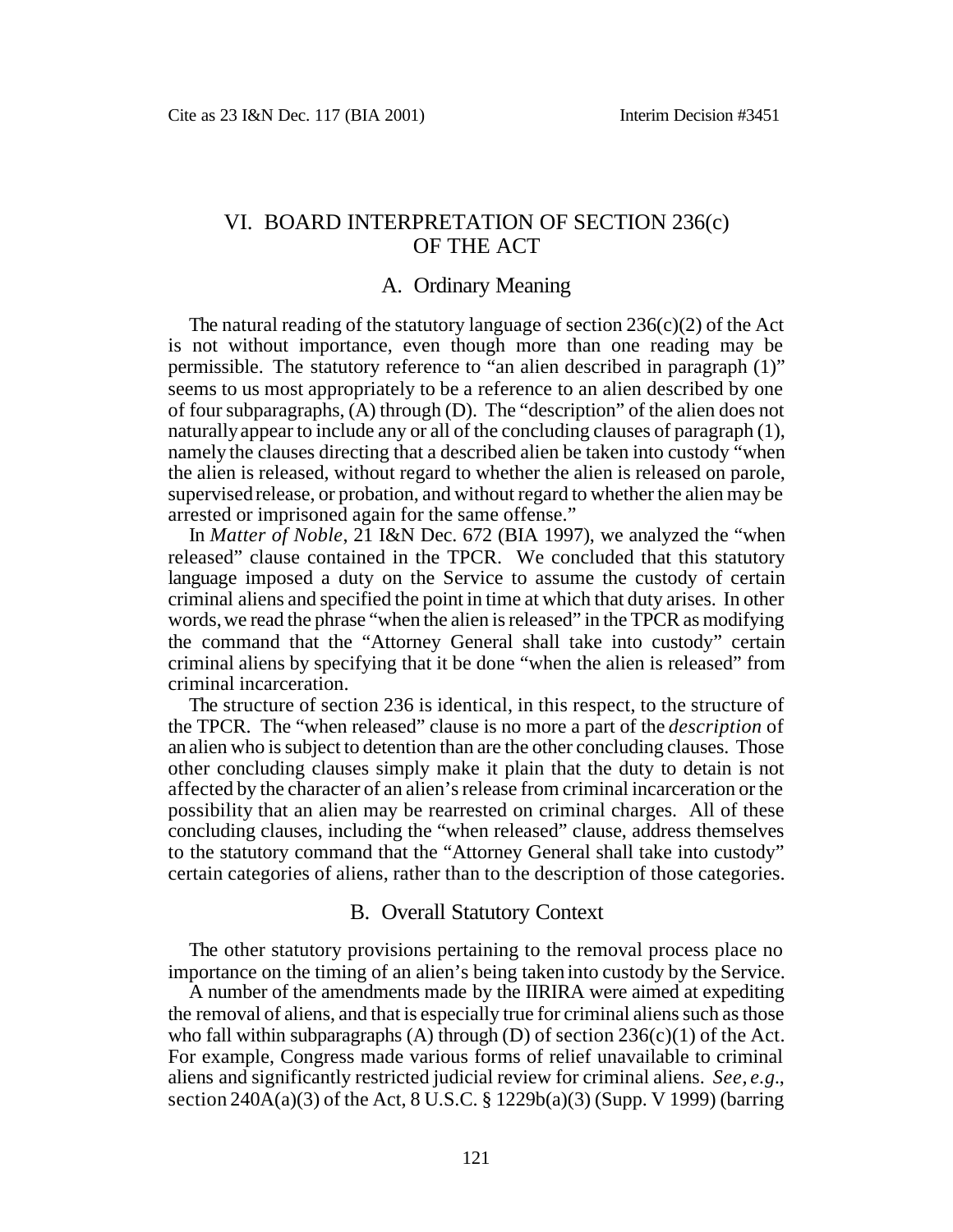permanent residents convicted of aggravated felonies from eligibility for cancellation of removal); section  $242(a)(2)(C)$  of the Act, 8 U.S.C. § 1252(a)(2)(C) (Supp. V 1999) (restricting judicial review for certain criminal aliens).

There is no connection in the Act between the timing of an alien's release from criminal incarceration, the assumption of custody over the alien by the Service, and the applicability of any of the criminal charges of removability. Furthermore, the Act does not tie an alien's eligibility for any form of relief from removal to the timing of the alien's release from incarceration and the assumption of custody by the Service. In other words, the "when released" issue is irrelevant for all other immigration purposes. The changes made by the IIRIRA to expedite removal are not limited to aliens coming into Service custody immediately upon release from criminal incarceration. Instead, the amendments made by the IIRIRA cover criminal aliens regardless of when they were released from criminal confinement and regardless of whether they had been living within the community for years after their release.

We understand, in this regard, that Congress was frustrated with the ability of aliens, and particularly criminal aliens, to avoid deportation if they were not actually in Service custody when their proceedings were completed. *See* S. Rep. No. 104-48 (1995) (stating that many criminal aliens who are released pending deportation never appear for their proceedings, and that some criminal aliens abscond after being issued a final order of deportation); 141 Cong. Rec. S7803, S7823 (daily ed. June 7, 1995) (statement of Sen. Abraham); *see also Ofosu v. McElroy*, 98 F.3d 694, 702 (2d Cir. 1996) (stating that released aliens who abscond calculate correctly that the Service lacks the resources to conduct a dragnet). The statute does direct the Attorney General to take custody of aliens immediately upon their release from criminal confinement. But Congress was not simply concerned with detaining and removing aliens coming directly out of criminal custody; it was concerned with detaining and removing *all* criminal aliens.

In sum, we discern that the statute as a whole is focused on the removal of criminal aliens in general, not just those coming into Service custody "when . . . released" from criminal incarceration. The objectives and design of the statute as a whole are therefore not consistent with reading the "when released" clause as being part of the meaning of "an alien described in paragraph (1)," as that phrase is understood in section  $236(c)(2)$  of the Act.

#### C. Predecessor Provisions

The history of the statutory mandate to detain criminal aliens does not indicate to us that Congress had a different meaning in mind, even though various predecessor provisions contained ambiguous language similar to the provision we interpret today. Mandatory detention was first introduced in the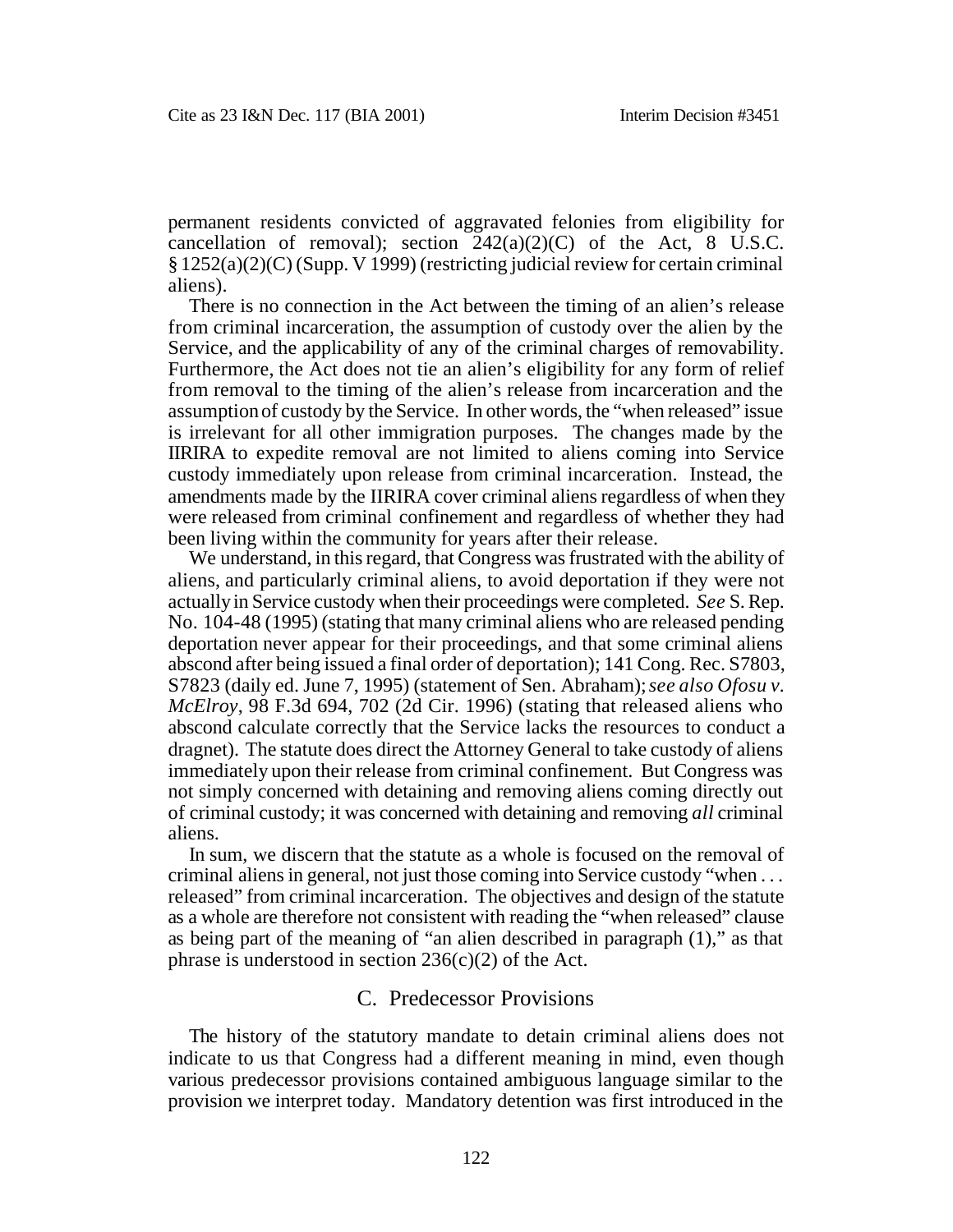Anti-Drug Abuse Act of 1988, Pub. L. No. 100-690, 102 Stat. 4181 ("ADAA"). *See* ADAA § 7343, 102 Stat. at 4470. The ADAA added former section  $242(a)(2)$  of the Act, 8 U.S.C. § 1252(a)(2) (Supp. I 1989), which provided as follows:

The Attorney General shall take into custody any alien convicted of an aggravated felony *upon completion of the alien's sentence for such conviction*. Notwithstanding subsection (a), the Attorney General shall not release such felon from custody. (Emphasis added.)

The second sentence of this statute mandated the detention of any "such felon," which could readily be understood as "any alien convicted of an aggravated felony." Nevertheless, the "upon completion" clause of this original provision raises uncertainty as to the scope of its coverage that is comparable to the uncertainty raised by the "when released" clause in the present statute. Similar uncertainty exists in amendments made by section 440(c) of the Antiterrorism and Effective Death Penalty Act of 1996, Pub. L. No. 104-132, 110 Stat. 1214, 1277 ("AEDPA"), further amended by section 306(d) of the IIRIRA, 110 Stat. at 3009-612, as well as in section 303(b)(3) of the IIRIRA, 110 Stat. at 3009-586, which gave us the TPCR. These statutory changes are not of substantial guidance.

However, former section 242(a)(2) was amended, in a manner that we find instructive , by section 504 of the Immigration Act of 1990, Pub. L. No. 101-649, 104 Stat. 4978, 5049 ("1990 Act"), and by section 306(a)(4) of the Miscellaneous and Technical Immigration and Naturalization Amendments of 1991, Pub. L. No. 102-232, 105 Stat. 1733, 1751 (effective as if included in the 1990 Act). Section 242(a)(2) of the Act, as amended by these 1990 and 1991 enactments, provided as follows:

(A) The Attorney General shall take into custody any alien convicted of an aggravated felony upon release of the alien (regardless of whether or not such release is on parole, supervised release, or probation, and regardless of the possibility of rearrest or further confinement in respect of the same offense). Notwithstanding paragraph (1) or subsections (c) and (d) but subject to subparagraph (B), the Attorney General shall not release such felon from custody.

(B) The Attorney General may not release from custody any lawfully admitted alien who has been convicted of an aggravated felony, either before or after a determination of deportability, unless the alien demonstrates to the satisfaction of the Attorney General that such alien is not a threat to the community and that the alien is likely to appear before any scheduled hearings.

We find this version of the statute to be particularly instructive. This version separates the provision requiring the Attorney General to assume the custody of aliens coming out of criminal incarceration from the provision governing the release of criminal aliens. Subparagraph (A) includes the "upon release of the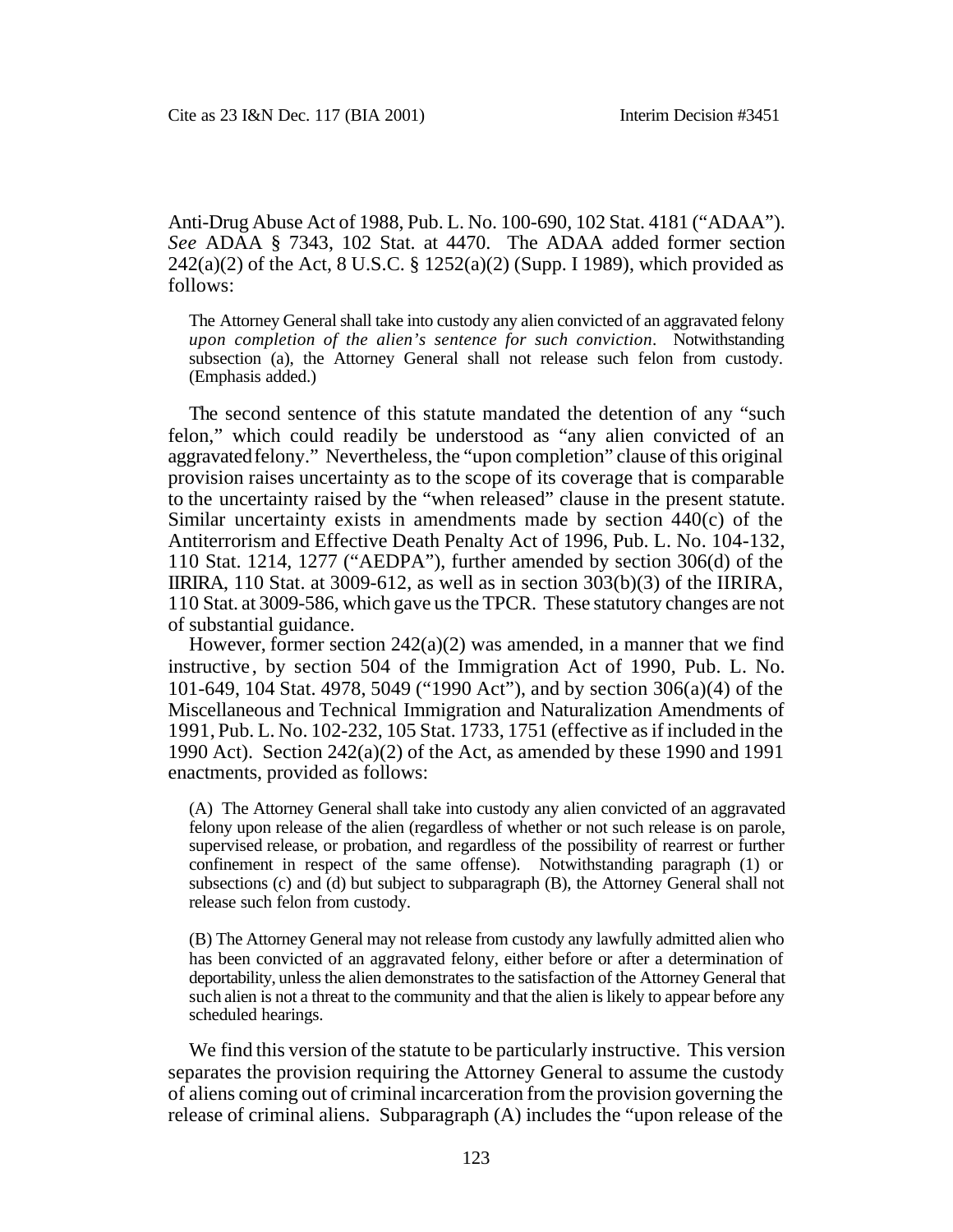alien" language that is comparable to the "when released" clause of the current statute. It requires the Attorney General to assume custody of criminal aliens at the time of their release from criminal custody.

Subparagraph (B), however, specifies that the Attorney General may not release "any lawfully admitted alien who has been convicted of an aggravated felony" unless certain conditions are met. Importantly, those conditions extended to *all* aliens convicted of aggravated felonies, regardless of whether the aliens actually came into Service custody "upon release" from criminal incarceration. In other words, the groups of criminal aliens subject to mandatory detention were not affected by the timing of their release from criminal custody or the timing of the Service's acquisition of custody. Under this provision, all aliens convicted of aggravated felonies who had *not* been lawfully admitted were subject to mandatory detention.

In sum, the statute has contained different phrases over the years, from "upon completion of the alien's sentence" to "upon release of the alien" to "when the alien is released." Some of the statutory versions contain the ambiguity we face now. But the version stemming from the 1990 and 1991 amendments does not. That version is strong evidence that Congress was not attempting to restrict mandatory detention to criminal aliens taken immediately into Service custody at the time of their release from a state or federal correctional institution.

#### D. Practical Considerations

In *Matter of Noble*, *supra*, at 681-82, we identified a variety of practical considerations affecting the statutory analysis, some of which apply to this case as well. We see no need to repeat that discussion here. *Id.* at 679-82. We merely observe that these practical concerns reinforce the reading that emerges from the structure of the statute as a whole and from the history of the mandatory detention provision itself.

There are, however, additional analytical problems arising from the respondent's interpretation of the "when released" clause. For example, it is not clear where the line would be drawn under his reading of the statute. Would mandatory detention apply only if an alien were literally taken into custody "immediately" upon release, or would there be a greater window of perhaps 1 minute, 1 hour, or 1 day?

Such questions are not relevant to any other aspect of removal proceedings. It would therefore be inconsistent with our understanding of the statutory design to construe section  $236(c)$  of the Act in a way that permits the release of some criminal aliens, yet mandates the detention of others convicted of the same crimes, based on whether there is a delay between their release from criminal custody and their apprehension by the Service.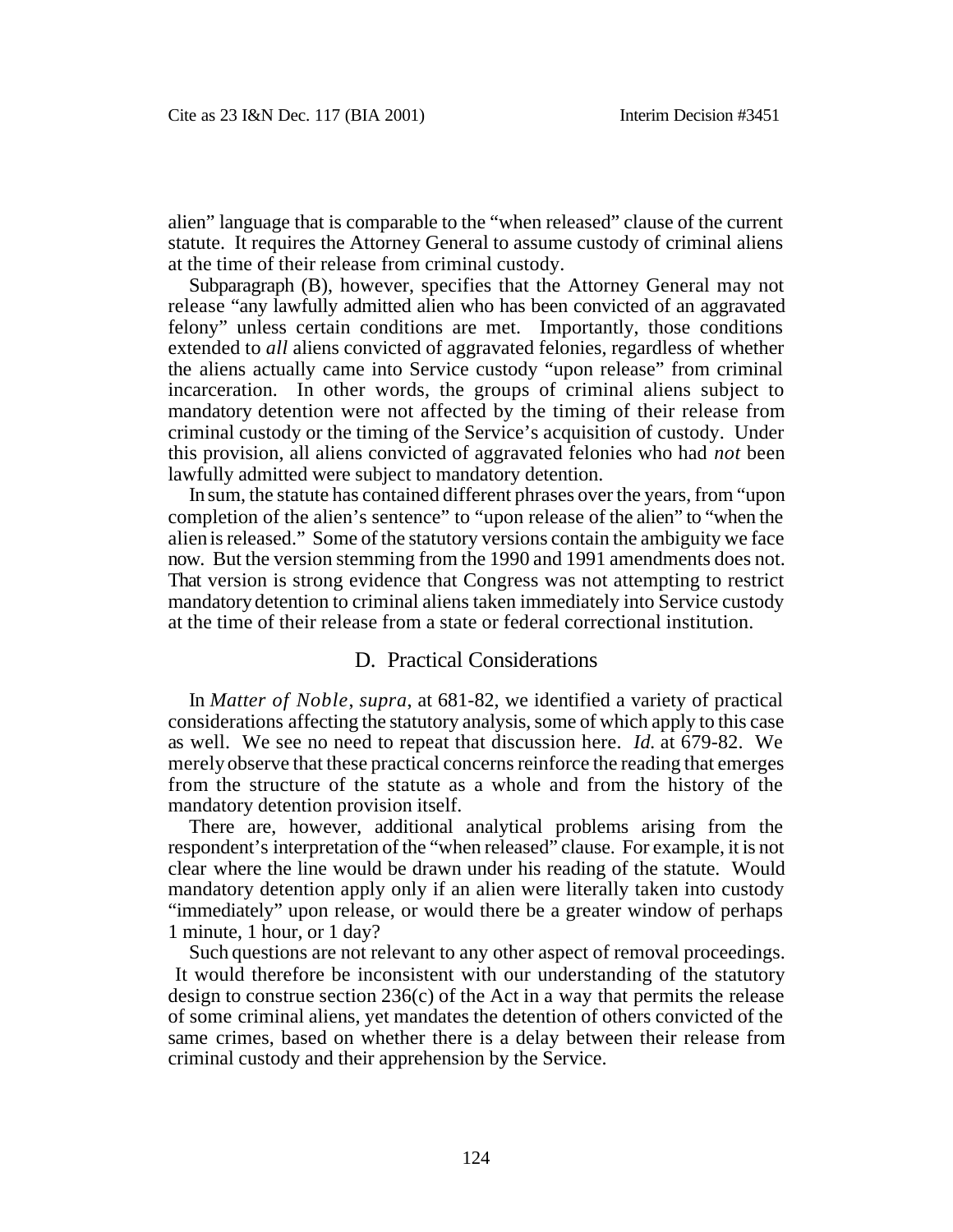#### E. Summary

We construe the phrasing "an alien described in paragraph  $(1)$ ," as including only those aliens described in subparagraphs (A) through (D) of section  $236(c)(1)$  of the Act, and as not including the "when released" clause. Our interpretation is derived from the natural meaning of the statutory language, from the object and design of the statute as a whole, and from the history of the mandatory detention provisions. It is reinforced by practical concerns that would otherwise arise.

## VII. JUDICIAL RESPONSE TO *MATTER OF NOBLE*

The federal district courts appear to be divided on our interpretation of the TPCR in *Matter of Noble*, *supra*. Our analysis has been rejected by several district courts that have followed the lead taken in *Pastor-Camarena v. Smith*, 977 F. Supp. 1415 (W.D. Wash. 1997). *See, e.g.*, *Alikhani v. Fasano*, 70 F. Supp. 2d 1124 (S.D. Cal. 1999); *Aguilar v. Lewis*, 50 F. Supp. 2d 539 (E.D. Va. 1999); *Alwaday v. Beebe*, 43 F. Supp. 2d 1130 (D. Or. 1999); *Rivera v. Demore*, No. C 99-3042 TEH, 1999 WL 521177 (N.D. Cal. July 13, 1999); *Grodzki v. Reno*, 950 F. Supp. 339 (N.D. Ga. 1996); *see also Grant v. Zemski*, 54 F. Supp. 2d 437 (E.D. Pa. 1999); *Velasquez v. Reno*, 37 F. Supp. 2d 663 (D.N.J. 1999). The respondent relies heavily on the reasoning of *Pastor-Camarena v. Smith* and on other district court decisions that have followed its approach.

We do not agree with the *Pastor-Camarena* court's reasoning. The petitioner in that case had argued that immigration law historically distinguished between persons taken into custody from the community at large and those taken into custody directly upon release from the criminal justice system. In rejecting *Noble's* reading of the statute, the court appeared to accept the petitioner's "historical" argument by pointing to the "upon release" clause in former section  $242(a)(2)$  of the Act, as amended by section  $440(c)$  of the AEDPA.<sup>1</sup> The court found that the plain meaning of the phrase "upon release of the alien from

<sup>&</sup>lt;sup>1</sup> Former section 242(a)(2), as amended by section 440(c) of the AEDPA and by section 306(d) of the IIRIRA, provided as follows:

The Attorney General shall take into custody any alien convicted of any criminal offense covered in section  $241(a)(2)(A)(iii)$ , (B), (C), or (D), or any offense covered by section  $241(a)(2)(A)(ii)$  for which both predicate offenses are, without regard to the date of their commission, otherwise covered by section 241(a)(2)(A)(i), *upon release of the alien from incarceration*, shall deport the alien as expeditiously as possible. Notwithstanding paragraph (1) or subsections (c) and (d), the Attorney General shall not release *such felon* from custody. (Emphasis added.)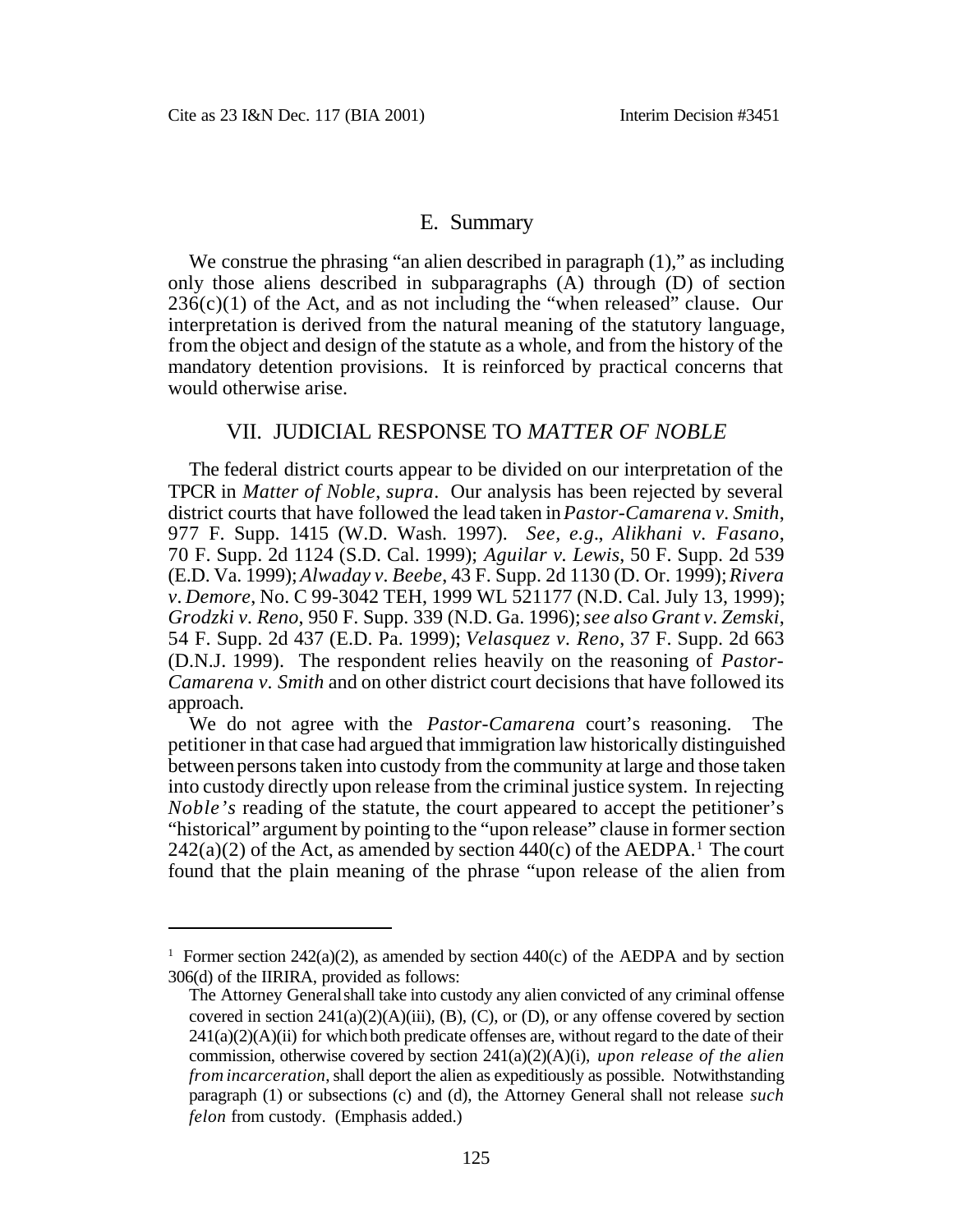incarceration" is that it applies only to aliens "immediately after release from incarceration, not to aliens released many years earlier." *Pastor-Camarena v. Smith*, *supra*, at 1417.

The court in *Pastor-Camarena* accepted an incorrect "historical" argument. Our earlier discussion of former section 242(a)(2) of the Act, after the 1990 and 1991 amendments, demonstrates that the statute was focused on the detention of certain aliens convicted of aggravated felonies and not on the timing of when they came into Service custody. Moreover, the structure of former section  $242(a)(2)$ , as amended by the AEDPA, is largely the same as it was after the 1990 and 1991 amendments. The principal difference, for our purposes, is that section 440(c) of the AEDPA eliminated subparagraph (B), which had authorized bond for aliens convicted of aggravated felonies if those aliens had been lawfully admitted. It is the second sentence of former section  $242(a)(2)$ , as amended by the AEDPA, that contains the mandatory detention requirement, and it applies to "such felon."

We read "such felon" as describing those aliens convicted of the covered criminal offenses, just as it had similarly described an "alien convicted of an aggravated felony" in the version of the statute preceding the AEDPA amendments. We do not read the term "such felon" as also including the "upon release" clause. Rather, as set forth in *Matter of Noble*, *supra*, we read the "upon release" clause as a direction pertaining to when the duty arises to take the alien into custody. Indeed, the structure of the statute after the 1990 and 1991 amendments clarifies that "such felon" is a reference to an alien "convicted of an aggravated felony" and, importantly, that it is *not* also a reference to the "upon release" clause. The analysis in *Pastor-Camarena* and the decisions that follow a similar approach do not, therefore, lead us to reject the interpretation that we otherwise find appropriate in view of the statute as a whole.

Moreover, other courts have upheld the analysis set forth in *Matter of Noble*. *See Saucedo-Tellez v. Perryman*, 55 F. Supp. 2d 882 (N.D. Ill. 1999) (deferring to *Noble* and concluding that the mandatory detention provision in section 236(c) of the Act includes aliens released from criminal custody after the TPCR expired who are later detained by the Service); *see also Okeke v. Pasquarell*, 80 F. Supp. 2d 635 (W.D. Tex. 2000) (agreeing with *Noble* that "when the alien is released" specifies the time at which the duty to detain a criminal alien arises).

As noted by the dissent, some district courts have found mandatory detention to be unconstitutional. However, even the dissent's construction of the statute would not eliminate the constitutional concerns raised in those decisions. Rather, the dissent's approach would merely reduce the number of aliens who are subject to mandatory detention. The dissent also relies on a line of district court cases that conclude that section 236(c) of the Act and its predecessors do not apply retroactively to aliens released from criminal custody prior to the date of enactment of the relevant mandatory detention provisions. We are not,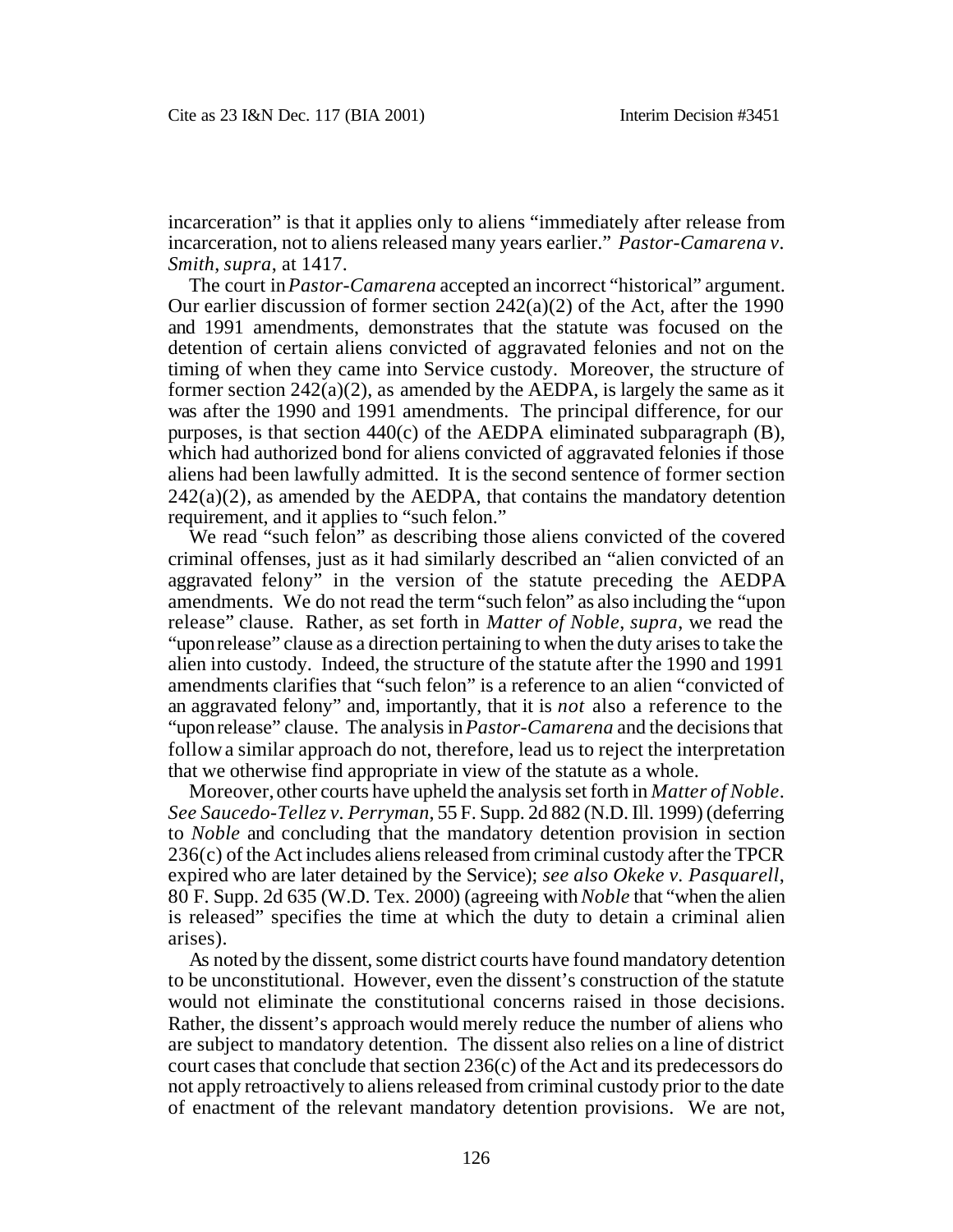however, applying section 236(c) to aliens who were released from criminal custody prior to the date on which the provision went into effect. We have previously determined that such aliens are beyond the reach of section 236(c). *See Matter of Adeniji*, *supra* (holding that section 236(c) of the Act does not apply to aliens released from criminal custody prior to the expiration of the TPCR on October 8, 1998).

### VIII. CONCLUSION

We find that the respondent is subject to mandatory detention pursuant to section 236(c) of the Act, despite the fact that he was not taken into Service custody immediately upon his release from state custody. The regulations do not give Immigration Judges bond jurisdiction over aliens who are properly subject to mandatory detention. *See* 8 C.F.R. § 3.19(h)(2)(i)(D). Accordingly, the Immigration Judge properly determined that he did not have jurisdiction to redetermine the custody conditions imposed by the Service in this case. *See Matter of Adeniji*, *supra*. The respondent's appeal will be dismissed.

**ORDER:** The appeal is dismissed.

*CONCURRING AND DISSENTING OPINION*: Anthony C. Moscato, Board Member, in which Gustavo D. Villageliu, Board Member, joined

I respectfully concur in part and dissent in part.

I concur in the result reached by the majority and find that the respondent is subject to mandatory detention pursuant to section  $236(c)$  of the Immigration and Nationality Act, 8 U.S.C. § 1226(c) (Supp. V 1999). However, I disagree with the analysis used by the majority to reach that conclusion.

In several recent decisions, this Board has considered the impact of what has come to be called the "when released" clause. This clause was directly considered in *Matter of Noble*, 21 I&N Dec. 672 (BIA 1997), tangentially considered in *Matter of Adeniji*, Interim Decision 3417 (BIA 1999), and *Matter of West*, Interim Decision 3438 (BIA 2000), and is once again considered directly in the instant case. In *all* of those decisions, including both the majority and dissenting opinions here, the Board has proceeded—virtually as a given—on the premise that the "when released" clause modifies the verb phrase "*shall take into custody.*" Section 236(c)(1) of the Act.

As a result of that conclusion, we have been left with a difficult question: does the "when released" clause, as it modifies the verb phrase "shall take into custody," *require* that the Attorney General (or his delegate, the Immigration and Naturalization Service) be literally at the jailhouse door to take custody at the instant of release in order to create an alien "described in paragraph (1)" for purposes of mandatory detention, as set forth in section 236(c)(2) of the Act?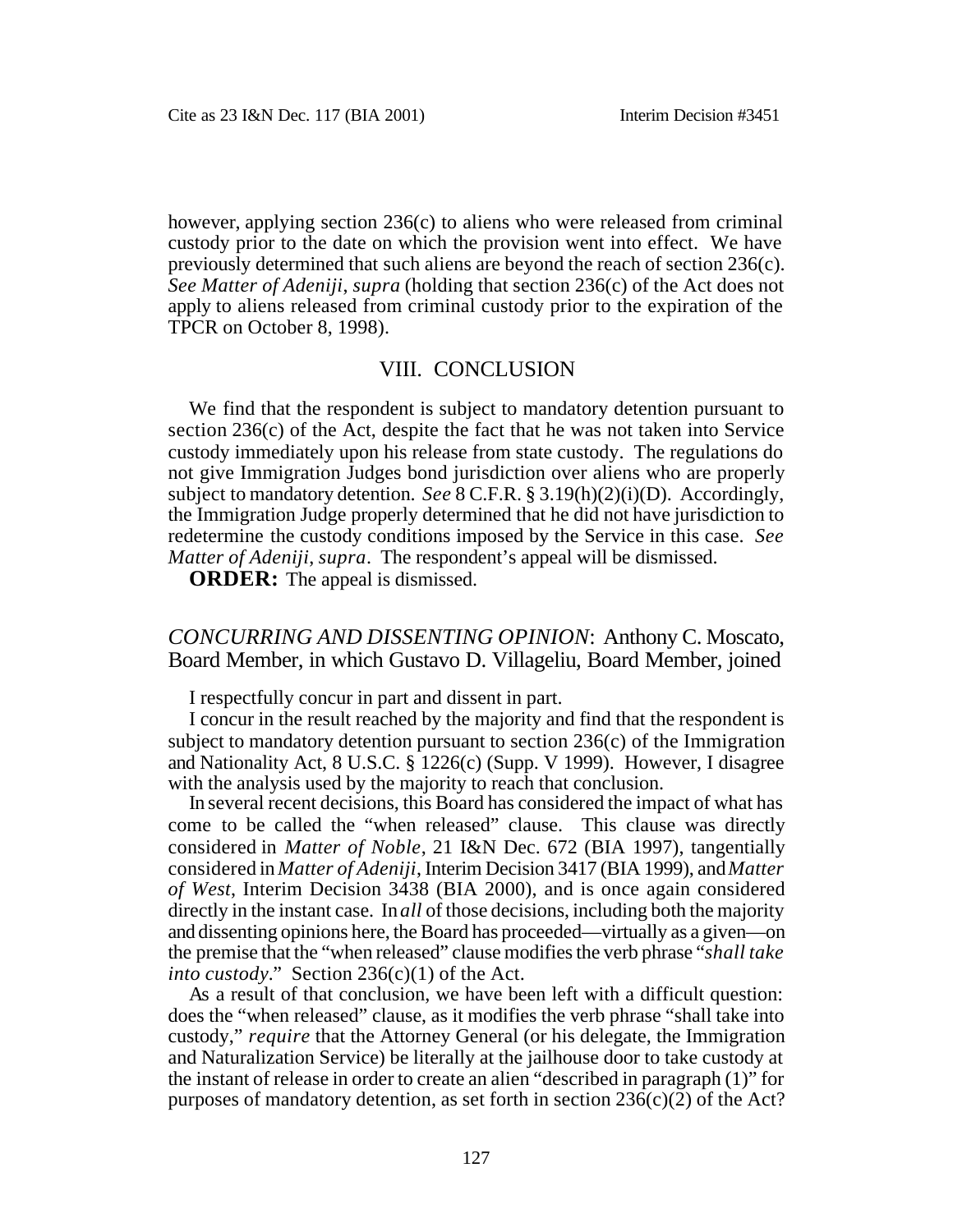The dissent asserts that this is precisely the meaning and the required result. The majority engages in a lengthy legal and historical analysis of predecessor provisions to demonstrate, in the end, that the language of the Miscellaneous and Technical Immigration and Naturalization Amendments of 1991, Pub. L. No. 102-232, 105 Stat. 1733, demonstrates that the "when released" clause, as it modifies the words "shall take into custody," does not require the taking of an alien into custody at the instant of release.

It is difficult to conclude that Congress meant to premise the success of its mandatory detention scheme on the capacity of the Service to appear at the jailhouse door to take custody of an alien at the precise moment of release. It was, as the majority documents, primarily its frustration with the Service's inability to achieve the deportation of aliens not in detention that led Congress to create this scheme in the first place. It therefore does not seem likely that Congress would have based the success of its newly created scheme on a requirement that the Service perform at a very high level of efficiency. Nor do I believe that Congress did so.

Proper statutory construction must begin with the words used by Congress. *INS v. Cardoza-Fonseca*, 480 U.S. 421, 431 (1987). Where the language of the statute is clear, the inquiry is ended. *Chevron, U.S.A., Inc. v. Natural Resources Defense Council, Inc.*, 467 U.S. 837, 842-43 (1984). The language of this statute is clear.

The text of section 236(c) of the Act is set forth below, divided into sections by parentheses for ease of reference:

#### DETENTION OF CRIMINAL ALIENS.—

(1) CUSTODY.—

<sup>1</sup>(The Attorney General shall take into custody)

<sup>2</sup>(any alien who — (A) is inadmissible by reason of having committed any offense covered in section 212(a)(2)[1182], (B) is deportable by reason of having committed any offense covered in section  $237(a)(2)(A)(ii)$ , (A)(iii),  $(B)$ ,  $(C)$ , or  $(D)$  [1227],  $(C)$  is deportable under section 237(a)(2)(A)(i) on the basis of an offense for which the alien has been sentence[d] to a term of imprisonment of at least 1 year, or (D) is inadmissible under section  $212(a)(3)(B)$  or deportable under section  $237(a)(4)(B)$ ,)

 $3$ (when the alien is released),

4(without regard to whether the alien is released on parole, supervised release, or probation, and without regard to whether the alien may be arrested or imprisoned again for the same offense.)

In general, English usage seeks to place the modifier as close to the object being modified as possible. To achieve the conclusion reached by the majority and the dissent, section 3 above must leap over the lengthy section 2, which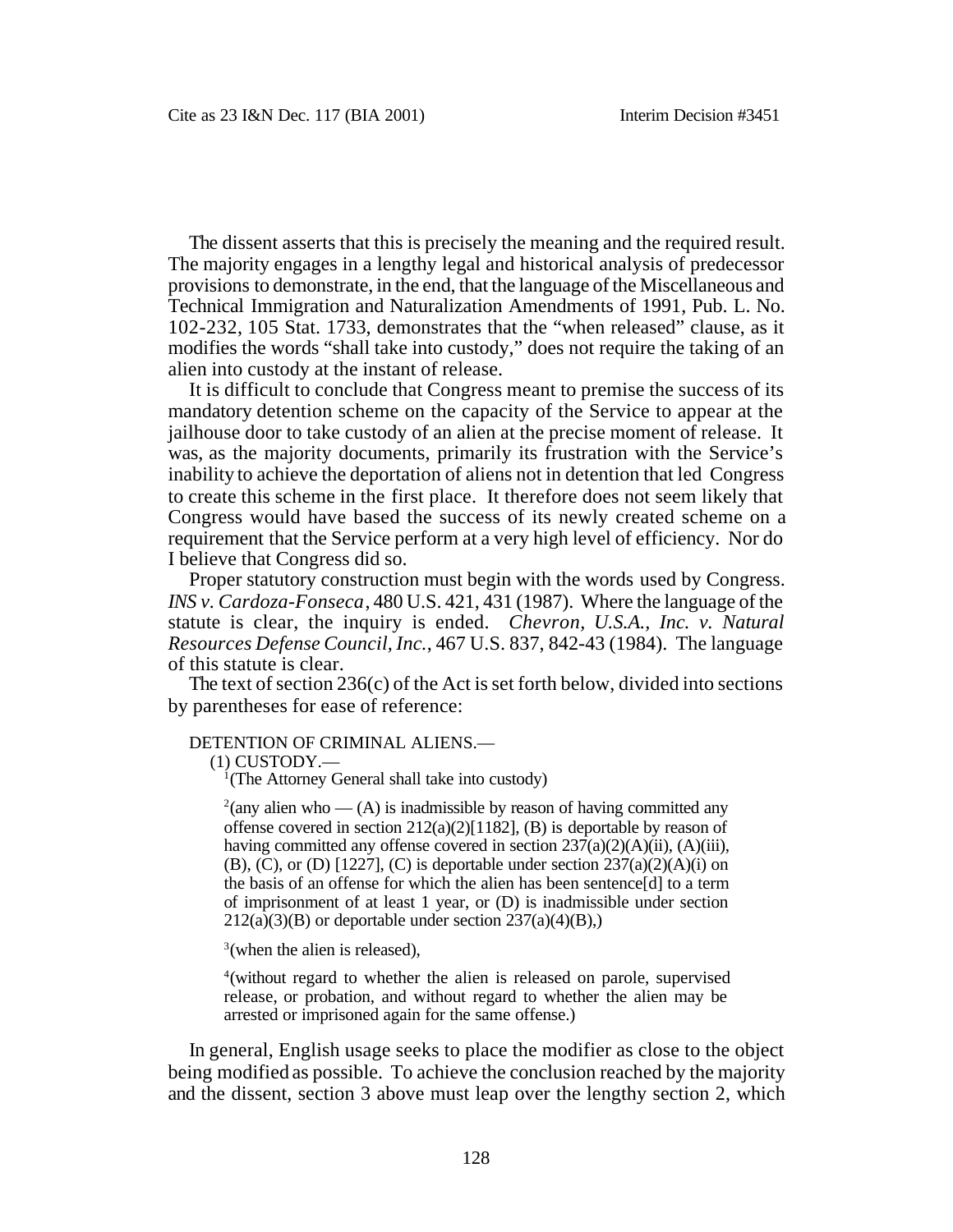defines the categories of aliens subject to mandatory detention, in order to modify section 1. This is possible, but less than likely.

It is more likely that Congress meant to do something simpler and clearer, namely, to make section 3 modify the section immediately preceding and abutting it, section 2. Read in this fashion, we find the following:

(1) If, when the alien is released (section 3), he or she falls into one of the four categories, (A)-(D) (section 2), the Attorney General shall take the alien into custody (section 1). That's it. Under this reading, it doesn't matter when the Service takes an alien into custody—at the time of release, the next day, 2 months later, or 5 years later.

(2) The "when released" clause thus serves two clear purposes in defining an alien who is subject to mandatory detention: a) it requires that the alien fall into one of the four defined categories *when he or she is released*; and b) it limits the definition of an alien subject to mandatory detention to one who has been "released." Thus, the Attorney General may not assume custody until the state has "released" the alien from incarceration.

(3) Finally, the remainder of the statute, encompassed by section 4, modifies the last word of section 3, "released," and asserts that the form of release is irrelevant. In essence, while the definition of an alien subject to mandatory detention *does not include* one who is incarcerated (see paragraph 2, above), it *does include* an alien who has been released from incarceration but is still subject to the other, lesser controls of federal or state criminal correctional systems.

If we adopt this reading, which comports more closely with preferred English usage, each word and clause in the section has its natural meaning, and each works together to create a clear and harmonious whole—a whole that supports the overall statutory intent to place aliens who fall into certain categories into mandatory detention. In addition, we are rid of the difficult issue regarding the temporal reach of the "when released" language; it simply disappears if the "when released" clause does not modify the verb phrase.

Finally, it has been suggested that there are serious due process concerns regarding both mandatory detention, in general, and the broad scheme of mandatory detention set forth here, in particular. *See Matter of Rojas*, 23 I&N Dec. 117 (BIA 2001) (Rosenberg, dissenting). That may well be true. Mandatory detention, especially when it is imposed within the immigration law—a system that is clearly *civil* in nature—must always be the subject of concern and, where appropriate, be subject to limited application. However, as discussed above, Congress has spoken clearly on this matter. This statute can fairly be read, according to the plain meaning of the words and usages employed, to require mandatory detention, without any requirement that the Service take an alien into custody at the moment of release.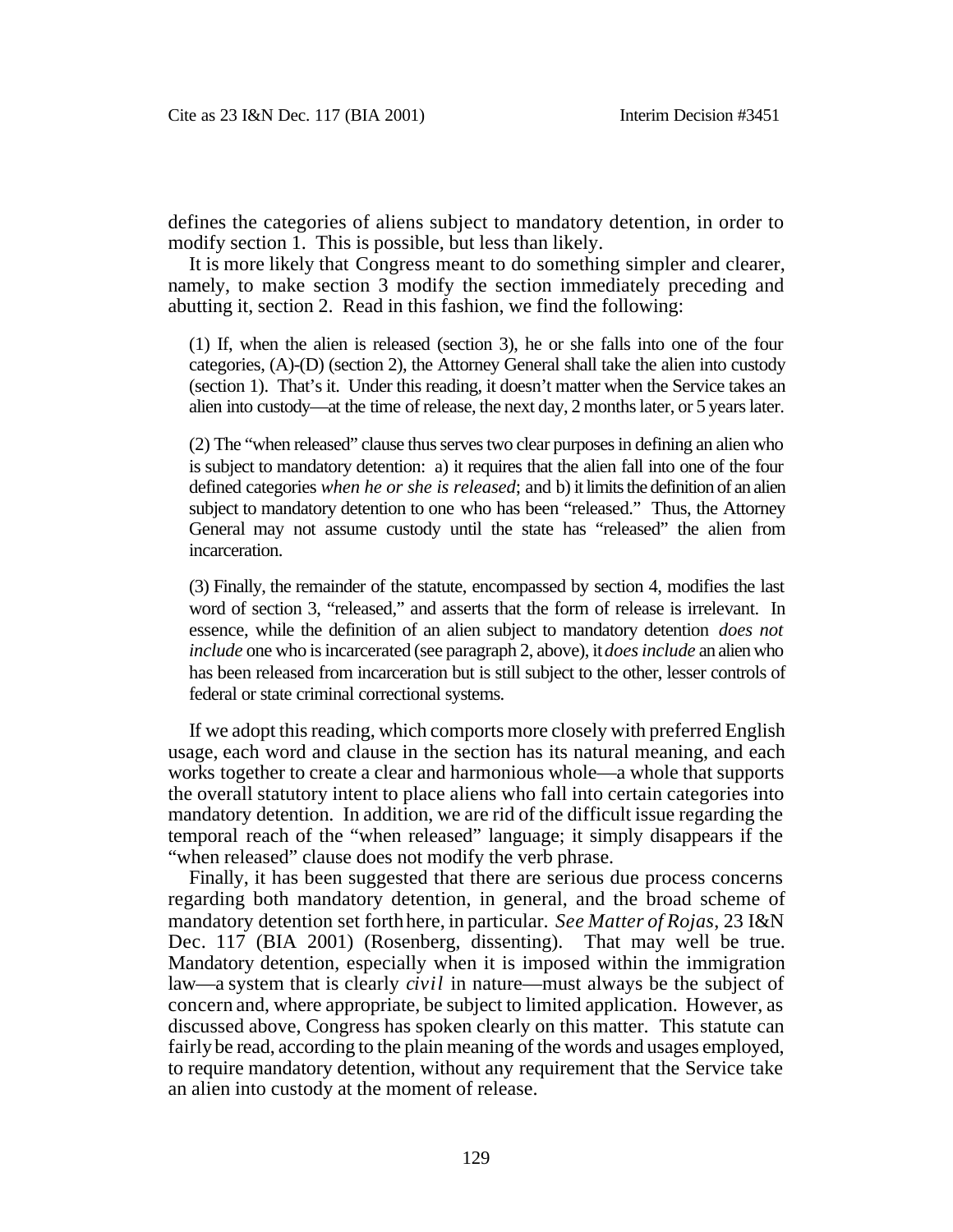In light of that clarity, and the extraordinary deference paid by the United States Supreme Court to the plenary authority of Congress in the area of immigration, it is beyond the authority of this Board to consider the due process concerns generated by mandatory detention.

*DISSENTING OPINION*: Lory Diana Rosenberg, Board Member, in which Paul W. Schmidt, John Guendelsberger, Neil P. Miller, Noel A. Brennan, Cecelia M. Espenoza, and Juan P. Osuna, Board Members, joined

I respectfully dissent.

The ultimate issue before us is whether the respondent can obtain a change in immigration custody status or whether he must remain in immigration detention during the entire time that removal proceedings are pending against him. *See* section 236(c) of the Immigration and Nationality Act, 8 U.S.C. § 1226(c) (Supp. V 1999). The resolution of that question depends on whether the respondent is "*an alien described in* paragraph (1)" who is subject to mandatory detention due to a criminal offense, despite the fact he was not taken into custody by the Attorney General when he was released from criminal incarceration. Section  $236(c)(2)$  of the Act (emphasis added).

The majority concludes that, under the statute, the respondent is ineligible for a change in custody status because the phrase "when the alien is released [from criminal incarceration]" should not have any bearing on our interpretation of which aliens are affected by section 236(c) of the Act. I disagree.

The resolution reached by the majority is based on a flawed construction of section 236(c). Our interpretation of the statute must include consideration of the phrase "when the alien is released" as an integral part of paragraph (1). That phrase is part of the statutory *description* identifying the aliens whom the Attorney General must take into custody and may not release. We do not need to resort to contortions concerning what "described in" means to obtain a rational interpretation of the plain terms of this statute. I conclude that the statutory language does not mandate that this respondent *necessarily* remain detained, as he is not an alien described in paragraph (1) of section 236(c) of the Act. Accordingly, I would remand this case to determine whether the respondent's continued detention is warranted.

## I. STATUTORY LIMITATION ON CHANGE IN IMMIGRATION CUSTODY STATUS

The respondent is a lawful permanent resident who was convicted of possession with intent to sell cocaine and sentenced to a period of criminal incarceration. He is charged with being deportable under sections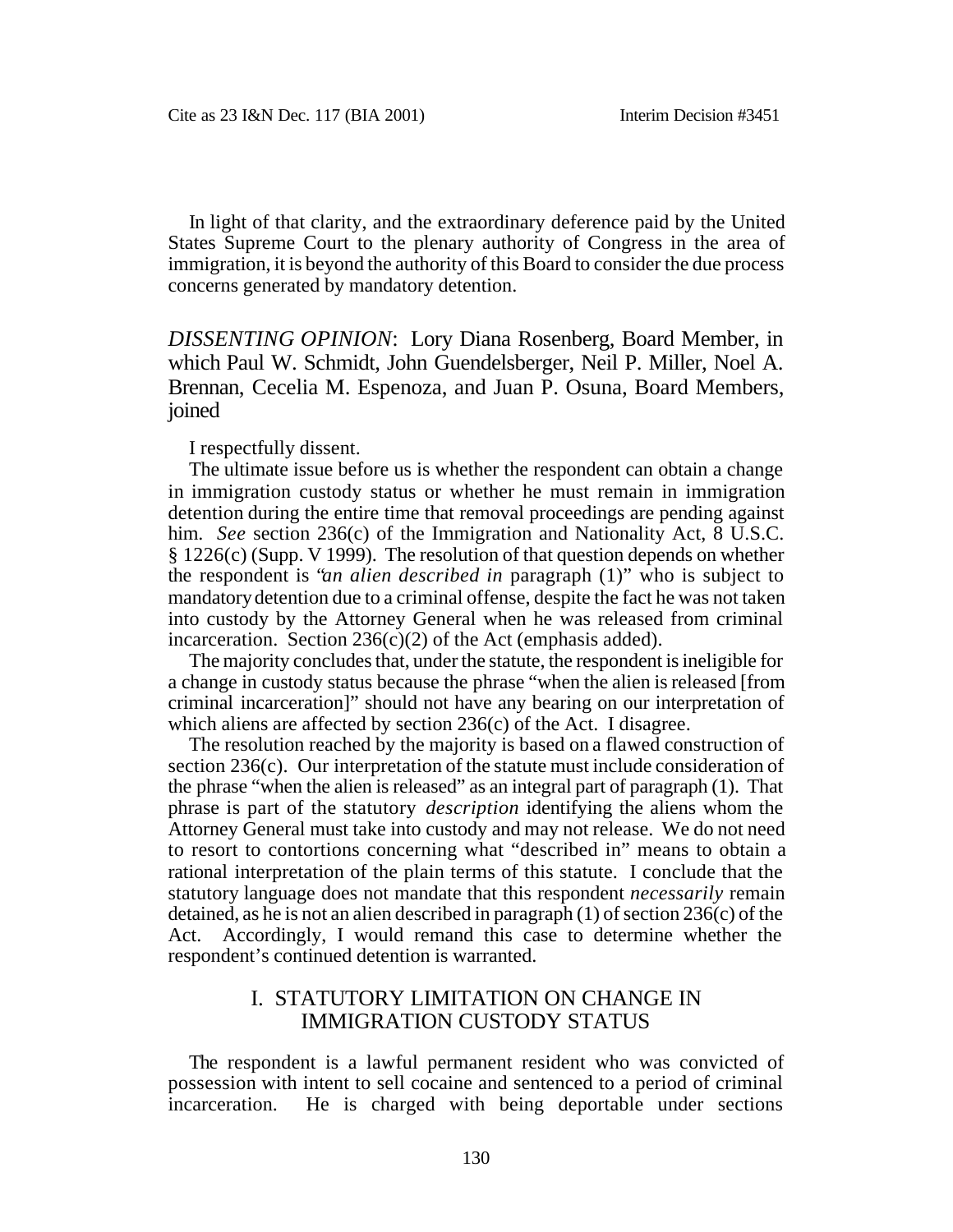$237(a)(2)(A)$  (iii) and (B)(i) of the Act, 8 U.S.C. §§ 1227(a)(2)(A)(iii) and (B)(i) (Supp. V 1999), and is subject to removal, but he has not been found removable. When he was released from incarceration, he was not taken into custody by the Immigration and Naturalization Service, but was returned to the community.

As I indicated in my separate opinion in *Matter of Adeniji*, Interim Decision 3417 (BIA 1999) (Rosenberg, concurring and dissenting), the language used by Congress in section 236(c) of the Act does not expressly mandate the detention of every alien who has ever committed a criminal or terrorist offense. *Id.* at 27-28; *see also Matter of Noble*, 21 I&N Dec. 672, 695-99 (BIA 1997) (Rosenberg, concurring and dissenting) (addressing the effect of similar language in the Transition Period Custody Rules ("TPCR")). The legislative mandate to detain is limited to those aliens who are taken into immigration custody when released from criminal incarceration. *Id.* 

Detention on the basis that an alien is subject to certain removal charges under the Act constitutes a deprivation of liberty. If such a restriction can be required at all, it must be imposed only in strict compliance with the statutory mandate, which must be regulatory and not punitive in purpose. *See United States v. Salerno*, 481 U.S. 739, 747 (1987) ("[T]he punitive/regulatory distinction turns on '" whether an alternative purpose to which [the restriction] may rationally be connected is assignable for it, and whether it appears excessive in relation to the alternative purpose assigned [to it]."'" (quoting *Schall v. Martin*, 467 U.S. 253, 269 (1984) (quoting *Kennedy v. Mendoza-Martinez*, 372 U.S. 144, 168-69 (1963)))). Applying *United States v. Salerno*, *supra*, section 236(c) will be upheld if the statute is regulatory in nature and not excessive to its purpose. *Welch v. Reno*, 101 F. Supp. 2d 347, 353-55 (D. Md. 2000) (citing *United States v. Salerno*, *supra*, at 747).

However, the fact that detention is not mandatory does not mean that an alien cannot be held in immigration custody based on an individual examination of the factors warranting such a deprivation. It is undisputed that we retain ample authority to require detention based on case-by-case determinations, when release from the custody of the Service is not warranted.

### A. Interpretation of the Statutory Language

Section 236(c) of the Act has two paragraphs. The first paragraph requires the Attorney General to take into custody any alien who is inadmissible or deportable due to specified criminal or terrorist offenses "*when the alien is released*, without regard to whether the alien is released on parole, supervised release, or probation, and without regard to whether the alien may be arrested or imprisoned again for the same offense." Section  $236(c)(1)$  of the Act (emphasis added). The second paragraph governs the restriction on the Attorney General's authority to consider an alien for release from immigration custody.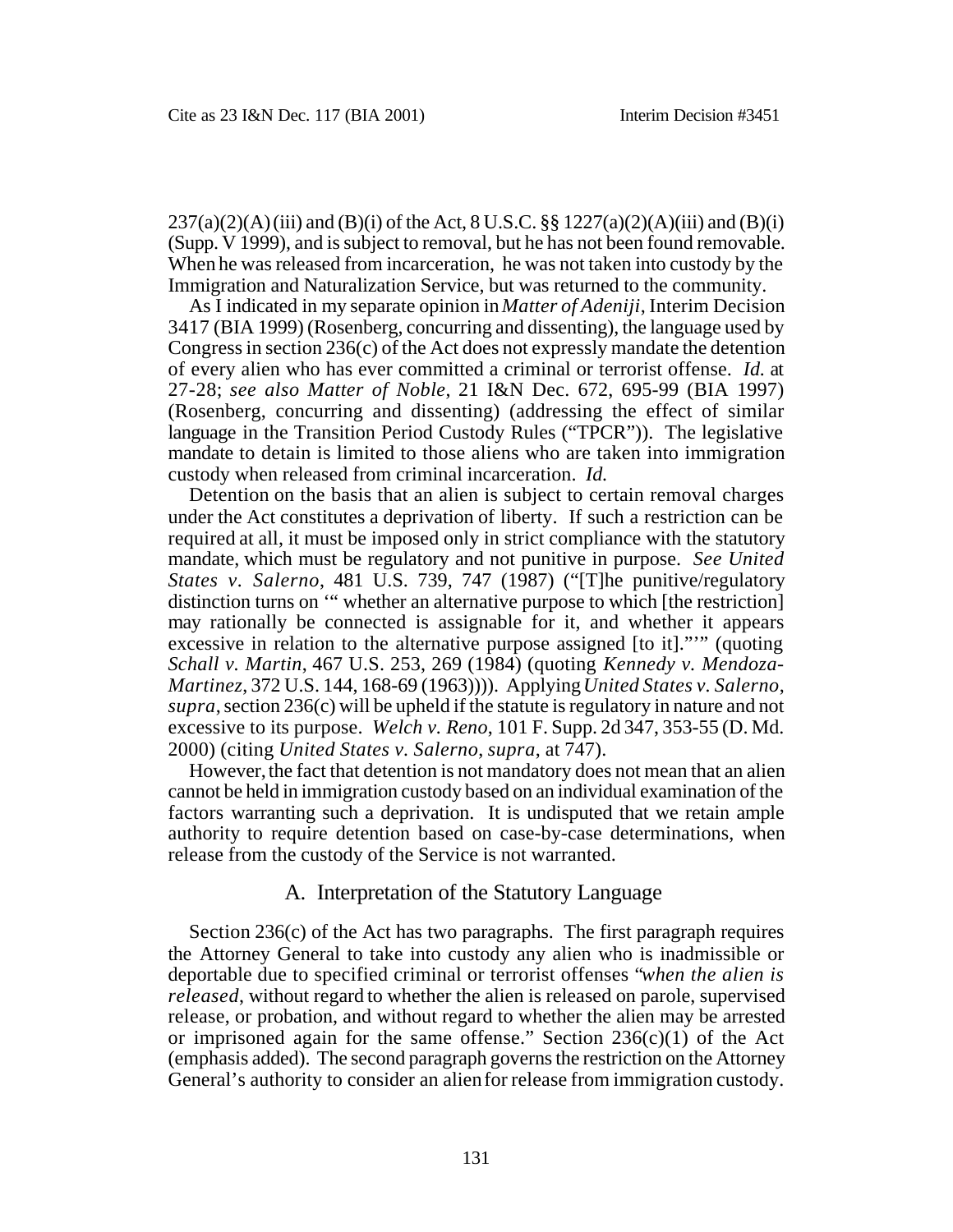With few exceptions not relevant here, that authority depends on whether the alien is *an alien described in paragraph (1)*. *See* section 236(c)(2) of the Act.

There can be no real dispute over whether the specific language "*when the alien is released*" is a part of the text of paragraph (1) of section 236(c). Section  $236(c)(1)$  of the Act (emphasis added). Likewise, there can be no disagreement that "*an alien described in paragraph (1)*" is subject to mandatory immigration custody and, with extremely limited exceptions, must remain in such custody. Section  $236(c)(2)$  of the Act. Therefore, we must interpret whether the scope of the reference to "*an alien described in*" in section 236(c)(2) includes consideration of "*when the alien is released*" in the text of section  $236(c)(1)$ .

This language is plain. In *Matter of Noble*, *supra*, the Board ruled that "[o]ur reading comports with a 'plain meaning' statutory construction and is wholly consistent with congressional intent." *Id*. at 678; *see also id.* at 690 (Rosenberg, concurring and dissenting) (agreeing that the language is plain, but challenging the majority's interpretation of the language in the TPCR and in section 236(c) of the Act). As I have asserted consistently, the context in which this "when released" language appeared in the TPCR, as well as the context in which it appears in the present statute, supports reading these words as referring to the time of an alien's release from criminal incarceration. *Id.* at 695-96; *see also K Mart Corp. v. Cartier, Inc.*, 486 U.S. 281, 291 (1988).

The entirety of paragraph (1) is a directive from Congress to the Attorney General. The principal sentence of the section reads, "The Attorney General *shall take into custody*," and then proceeds to describe those aliens who shall be taken into custody. Section  $236(c)(1)$  of the Act (emphasis added). A straightforward reading of this section reflects that paragraph (1) is a mandate. The text following the principal clause refers to the aliens whom the Attorney General shall take into custody when they are released from criminal incarceration. In other words, the paragraph describes which inadmissible or deportable aliens are to be taken into custody by the Attorney General when such aliens are released from criminal incarceration. *See* section 236(c)(1) of the Act.

The word "'when' [is defined] as 'just after the moment that.'" *Alikhani v. Fasano*, 70 F. Supp. 2d 1124, 1130 (S.D. Cal. 1999) (quoting *Webster's Third New International Dictionary* 2602 (3d ed. 1976)). Therefore, as one court noted, the clear language of the statute requires that "the mandatory detention of aliens 'when' they are released requires that they be detained at the time of release." *Alikhani v. Fasano*, *supra*, at 1130; *see also Velasquez v. Reno*, 37 F. Supp. 2d 663, 672 (D.N.J. 1999) ("This court cannot simply ignore the plain language of the statute which provides that an alien is to be taken into custody 'when the alien is released.'"). As another court noted, "Congress could have required custody 'regardless of when the alien is released' or 'at any time after the alien is released,'" but did not do so. *Alwaday v. Beebe*, 43 F. Supp. 2d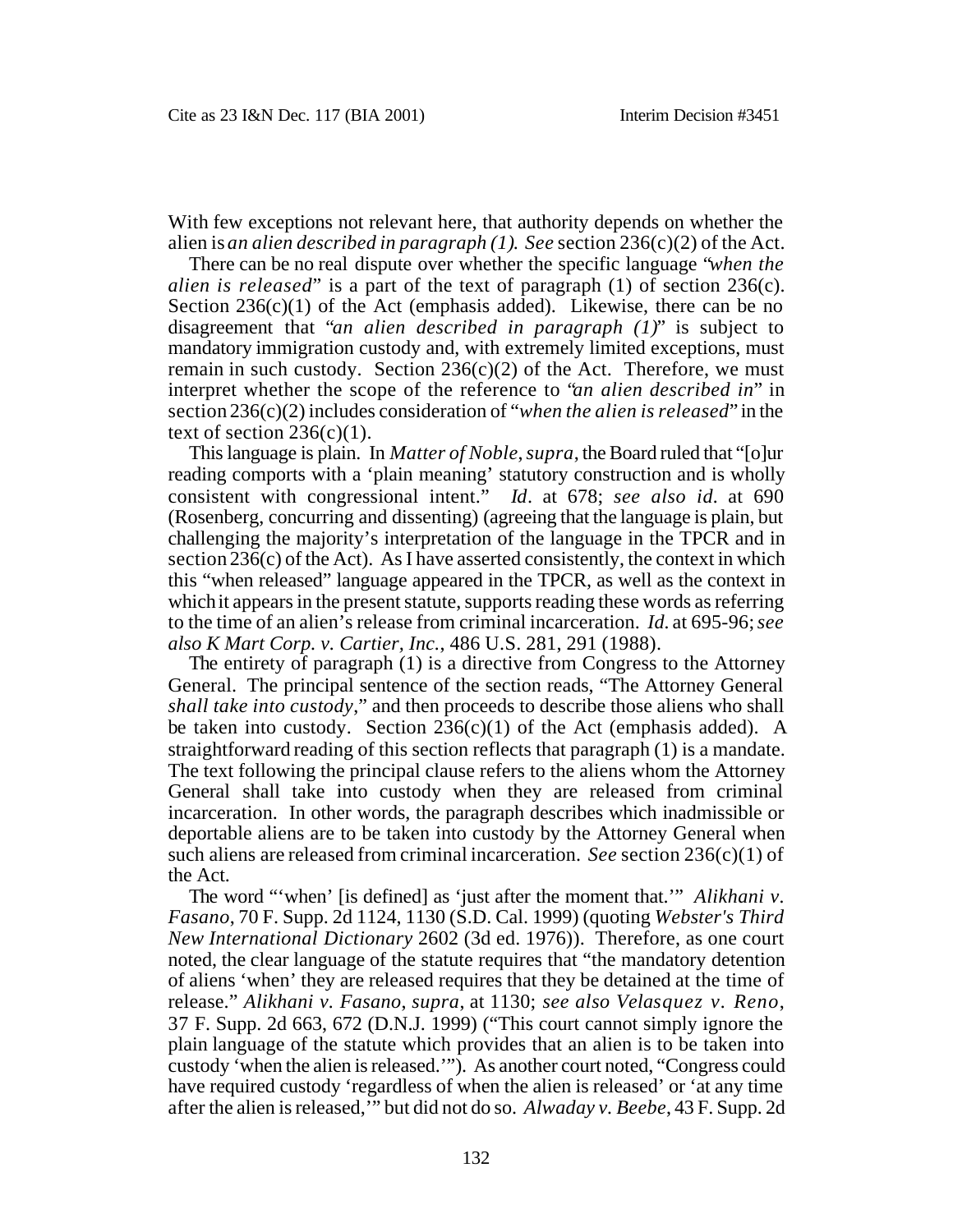1130, 1133 (D. Or. 1999) (citing *Pastor-Camarena v. Smith*, 977 F. Supp. 1415, 1417-18 (W.D. Wash. 1997) (finding it "arbitrary and capricious . . . to interpret the phrase ['when the alien is released'] to include [persons] . . . who were released from incarceration many years before coming into the custody of the INS for deportation proceedings")). Yet another court found that "[s]ince Rivera was released from state criminal incarceration in April 1995, over three years *before* he was taken into custody by the INS in May 1998, the prohibitions on release of aliens taken into custody under section  $236(c)(1)$  do not apply to him." *Rivera v. Demore*, No. C99-3042-TEH, 1999 WL 521177, at \*4 (N.D. Cal. July 13, 1999). These courts have concluded uniformly that "[t]he plain meaning of this language is that it applies immediately after release from incarceration, not to aliens released many year[s] earlier." *Pastor-Camarena v. Smith*, *supra*, at 1417-18 (citing *Grodzki v. Reno*, 950 F. Supp. 339, 342 (N.D. Ga. 1996); *Montero v. Cobb*, 937 F. Supp. 88 (D. Mass. 1996)).

Nevertheless, the majority proposes that there is a question as to whether the "when . . . released" phrase in paragraph (1) should be given any effect at all in interpreting the scope of the limitation on the Attorney General's authority to release some aliens from such custody under paragraph (2). *See Matter of Rojas*, 23 I&N Dec. 117 (BIA 2001). The majority claims that in interpreting the scope of the Attorney General's authority to release certain aliens from custody under paragraph (2) of section 236(c) of the Act, "we must determine whether an 'alien *described in* paragraph (1)'. . . *additionally refers* to an alien who is taken into Service custody 'when the alien is released.'" *Id.* at 119 (emphasis added).

The term "described in" is not a novel reference. Most recently, in *Matter of Vasquez-Muniz*, Interim Decision 3440 (BIA 2000), we construed the use of the phrase "described in" in the aggravated felony definition to refer to another federal statute. We found it to be defined in common usage as "[t]o represent by words written or spoken; . . . to state in detail the particulars of." *Id.* at 7 (quoting *Webster's New International Dictionary* 706 (2d ed. 1959)). We found that "[e]ach usage of the phrase 'described in' . . . clearly refers to *something specifically set forth elsewhere in the statute* or regulation." *Id*. at 8 (emphasis added). Paragraph (1) of section 236(c) specifically sets forth the description of aliens who are subject to mandatory custody when they are released from criminal incarceration.

The majority's characterization of the issue strains credulity. The statute does not present the language "when the alien is released" as some adjunct to the statute, but as a component part. Nevertheless, the majority contends that there is a question whether the phrase "'when the alien is released' is *a necessary part*  of the description of the alien in paragraph (1)." *Matter of Rojas*, *supra*, at 119 (emphasis added). Pared down to its basics, the majority opinion holds that "'when the alien is released' is *[not] a necessary part* of the description of the alien in paragraph (1)." *Id.* (emphasis added).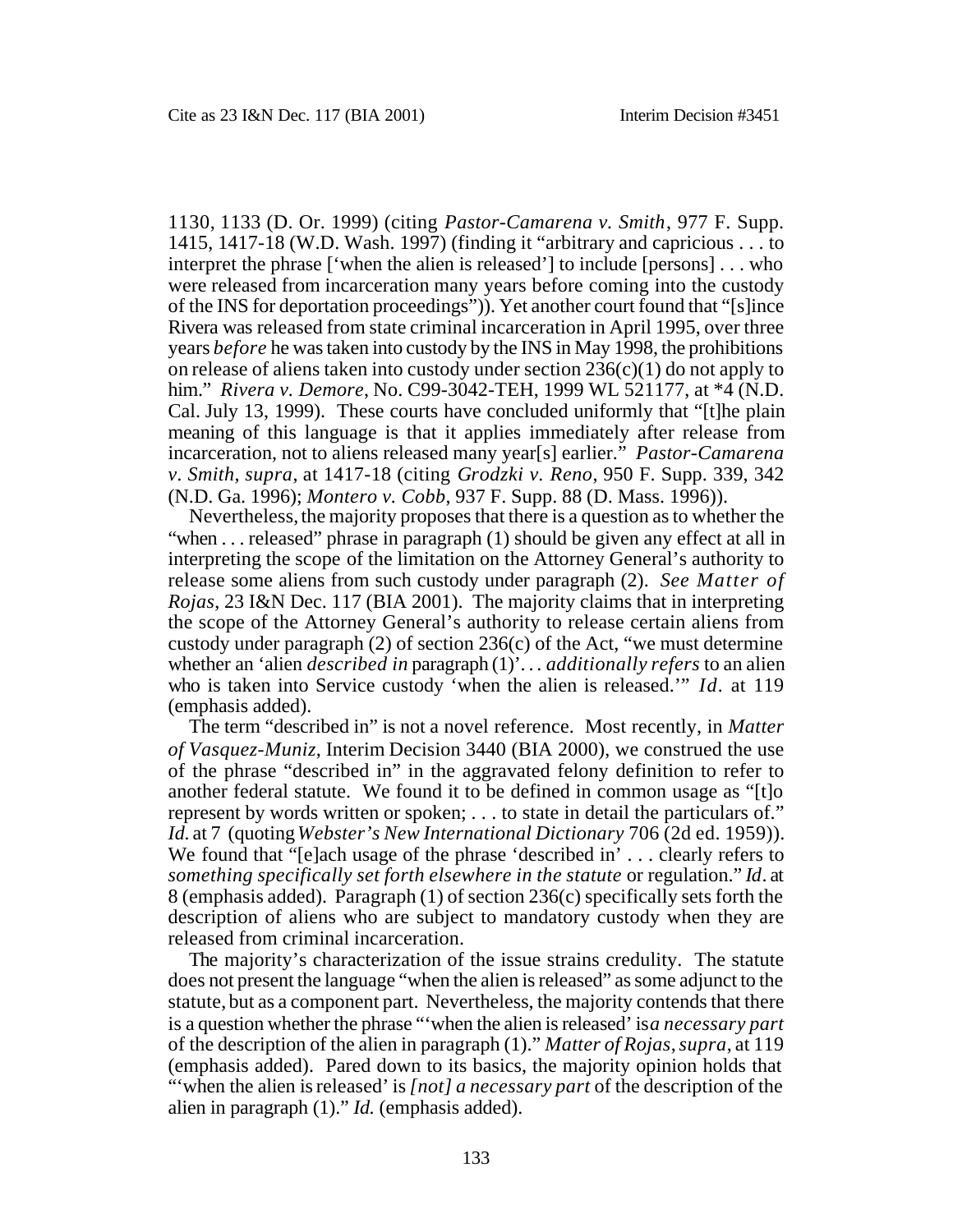It is not our role to determine whether particular language used by Congress is "necessary." It is our role to implement the statute Congress enacted according to the intent of Congress that is expressed by the language Congress used. *Chevron, U.S.A., Inc. v. Natural Resources Defense Council, Inc.*, 467 U.S. 837, 842-43 (1984). Indeed, we have previously acknowledged that "it is assumed that the legislative purpose is expressed by the ordinary meaning of the words . . . [and] [t]he language of the statute must ordinarily be regarded as conclusive . . . ." *Matter of Noble*, *supra*, at 677 (citing *INS v. Cardoza-Fonseca*, 480 U.S. 421, 446 (1987)); *see also Matter of M/V Signeborg*, 9 I&N Dec. 6, 7-8 (BIA 1960) (holding that "the language of the law cannot be enlarged beyond the ordinary meaning of its terms").

"An alien described in paragraph (1)" is an alien who comes within the language used by Congress in paragraph (1), i.e., an alien who is inadmissible or deportable under a section of the Act and who is taken into custody upon release from incarceration. This paragraph describes the particular aliens whom the Attorney General is bound to detain. Language should not be construed in a way that renders a term surplusage. *United States v. Menasche*, 348 U.S. 528 (1955). It is simply splitting hairs to assert, as the majority does, that the portion of the paragraph referring to when the designated inadmissible and deportable aliens are to be taken into custody is not part of the description of which aliens are to be detained without possibility of release.<sup>1</sup>

Where Congress' intent is clearly expressed in the language it uses, it must be given effect. *Chevron, U.S.A., Inc. v. Natural Resources Defense Council, Inc.*, *supra*, at 842-43. Yet the majority resorts to the same argument it asserted in *Matter of Noble*, *supra*, contending here that "[t]he 'when released' clause is no more a part of the *description* of an alien who is subject to detention than are the other concluding clauses . . . [which] address themselves to the statutory command that the 'Attorney General shall take into custody' certain categories of aliens, rather than to the description of those categories." *Matter of Rojas*, *supra*, at 121; *cf. Matter of Noble*, *supra*, at 680. Not

Likewise, the phrase "when the alien is released" is not merely a temporal signpost indicating that for the Attorney General to hold an alien in mandatory custody, the alien must have been subject to removal on one or more of the referenced grounds at the particular time he or she actually was released from criminal incarceration. If an alien is not inadmissible or deportable on one of those grounds at the time he or she is released from criminal incarceration, the Service rarely would have jurisdiction to take him or her into custody and charge him or her with being subject to removal. Therefore, it goes without saying that inadmissibility or deportability must at least be colorable at the time the alien is released from criminal incarceration. To limit the reading of the statute in any other way would simply be redundant. 1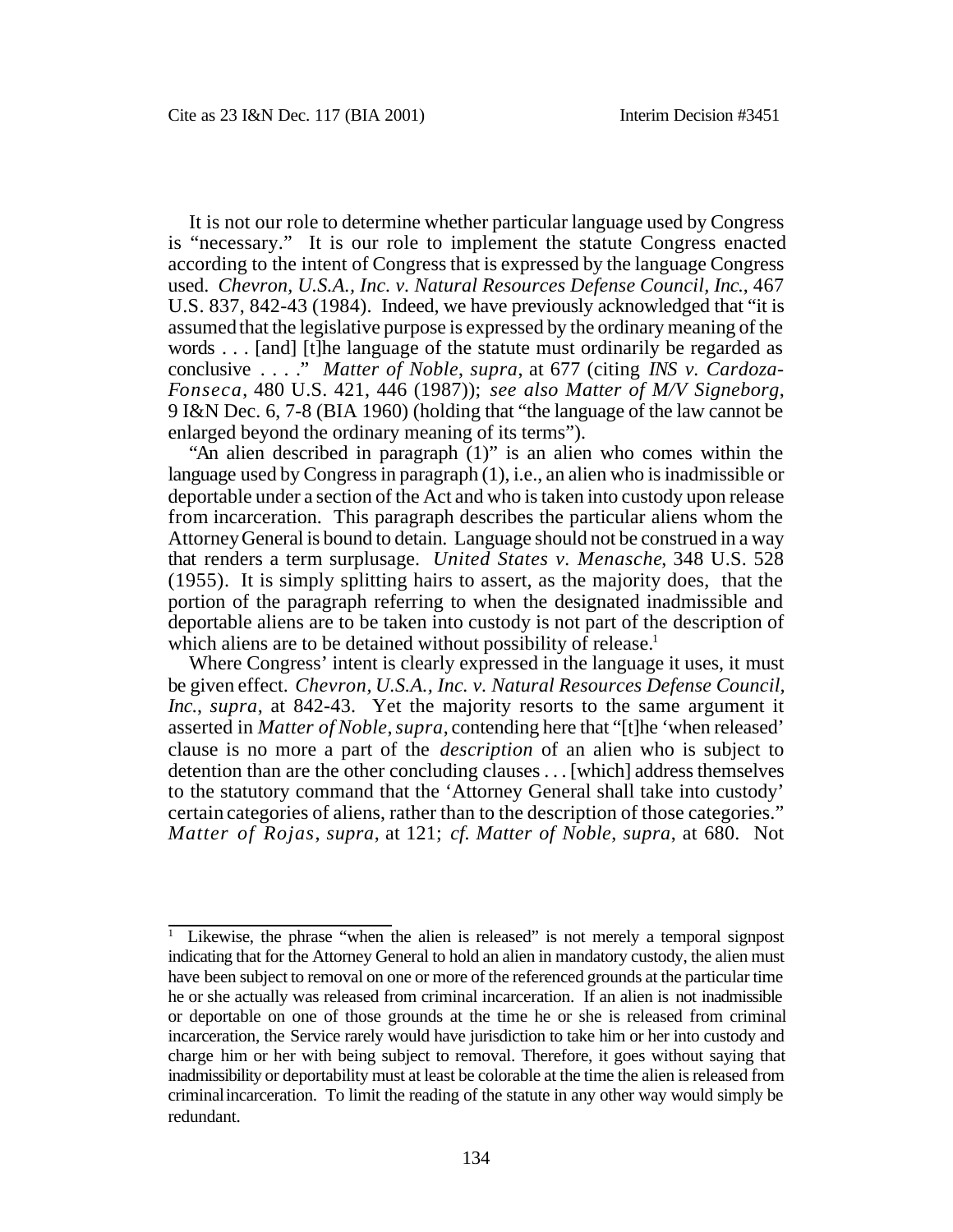surprisingly, the majority fails to provide any reason why characterizing the language as a directive makes it any less a description, particularly when that description is communicated as part of a mandate to the Attorney General.

As I have demonstrated, *all* of paragraph (1) is a directive to the Attorney General to take the described aliens into custody. Paragraph (2) refers to all of these aliens. We have emphasized that in the absence of "clearly expressed legislative intention . . . any *inferences* . . . are insufficient to override the literal language of the statute  $\dots$  [W]e are not at liberty to rewrite the literal language . . . and any changes to the express language must be left to Congress." *Matter of Noble*, *supra*, at 685-86. The majority ignores its own words in concluding that the "when . . . released" phrase is not necessary to the reading of paragraph (1) and is not part of a description of the aliens whom the Attorney General must detain.

### B. Prior Federal Court Decisions

The majority of the federal district courts that have considered the language at issue under one or another of the statutory enactments invoking such language have not adopted the interpretation advocated by the majority. Although some courts have concluded that mandatory detention is permissible, none has expressly agreed that "when the alien is released" is not necessary to an interpretation of the statute and is not a part of the description of which aliens are to be held in custody upon their release from incarceration.

The majority addresses the federal district court's decision in *Pastor-Camarena v. Smith*, *supra*, as though it were the only federal court decision to contain a significant analysis in opposition to that adopted here by the majority. However, prior to 1997, numerous courts held that the language "upon release of the alien from incarceration" meant that the statute did not apply to aliens who were both convicted and released from incarceration before the statute was enacted. *See, e.g.*, *Montero v. Cobb*, *supra*, at 95 (finding that the petitioner was entitled to a bond hearing, in part because section 440(c) of the Antiterrorism and Effective Death Penalty Act of 1996, Pub. L. No. 104-132, 110 Stat. 1214, 1277 ("AEDPA"), did not apply to aliens convicted and released prior to its enactment); *Grodzki v. Reno*, *supra*, at 342-43 (finding that the "upon release" language at least implies that Service custody must commence within a reasonable time after release from incarceration and the statute therefore did not apply to the petitioner, who had been released from incarceration 8 years earlier); *DeMelo v. Cobb*, 936 F. Supp. 30, 36 (D. Mass. 1996) (holding that AEDPA § 440(c) could not, by its language, apply to aliens who were convicted and released before the statute was enacted), *vacated*, 108 F.3d 328 (1st Cir. 1997) (question mooted by passage of the Illegal Immigration Reform and Immigrant Responsibility Act of 1996, Division C of Pub. L. No. 104-208, 110 Stat. 3009-546 ("IIRIRA")); *Villagomez v. Smith*, No.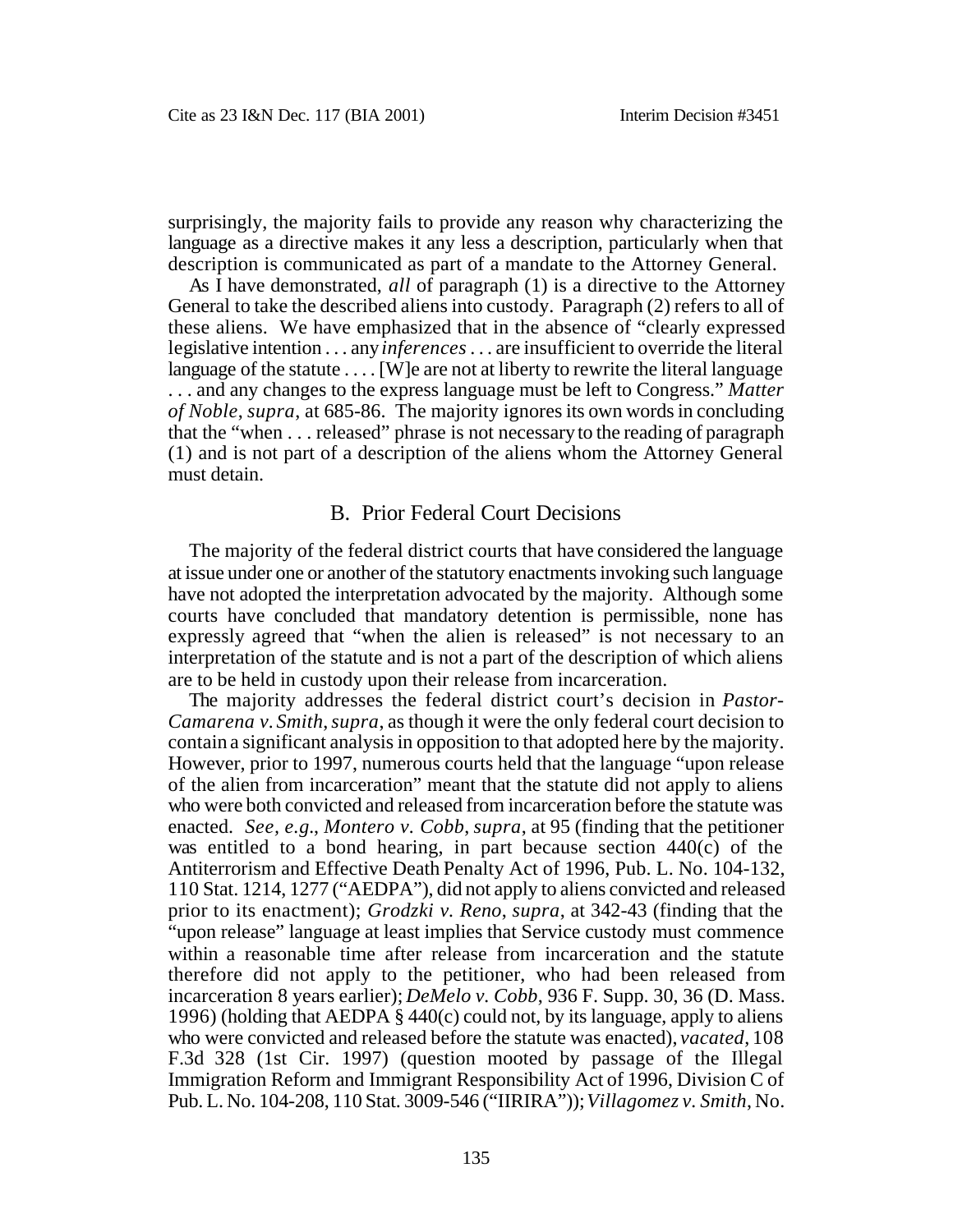C96-1141C, 1996 WL 622451, at \*6 (W.D. Wash. July 31, 1996) (holding that the language of AEDPA § 440(c) supported the conclusion that it did not apply to aliens convicted and released prior to its enactment).

As these decisions indicate, in enacting section 236(c) of the Act, Congress should have been aware that the "upon release" language of section 440(c) of the AEDPA was consistently being interpreted as limiting the applicability of the provision to aliens convicted and released after its enactment. "It is axiomatic that 'identical words used in different parts of the same act are intended to have the same meaning.'" *Sale v. Haitian Centers Council, Inc*., 509 U.S. 155, 203 n.12 (1993) (quoting *Atlantic Cleaners & Dyers, Inc. v. United States*, 286 U.S. 427, 433 (1932)). If Congress had intended to make the statute applicable to aliens regardless of when they were released or when they were taken into custody by the Service, it could easily have included language to that effect. *See McCarthy v. Bronson*, 500 U.S. 136, 140 (1991) (presuming that Congress was familiar with judicial opinions interpreting particular language relating to the subject matter when it again selected and enacted such language); *see also Velasquez v. Reno*, *supra*, at 671; *Matter of Adeniji*, *supra*, at 28 (Rosenberg, concurring and dissenting) ("We have every reason to presume that Congress intended the same term, 'released,' to be understood similarly in each provision  $\ldots$ .").

Each of the federal district court rulings addressing whether section 236(c) of the Act applies to persons released from criminal incarceration prior to October 9, 1998, struck down the interpretation of the term "released" that was suggested by our decision in *Matter of Noble*, *supra*. *See, e.g.*, *Grant v. Zemski*, 54 F. Supp. 2d 437 (E.D. Pa. 1999); *Aguilar v. Lewis*, 50 F. Supp. 2d 539 (E.D. Va. 1999); *Alwaday v. Beebe*, *supra*; *Velasquez v. Reno*, *supra*; *Miranda-Arteaga v. Reno*, CV-99-0949 (M.D. Pa. July 1, 1999); *Abdel-Fattah v. Reno*, Civ. No. 99-947 (M.D. Pa. June 28, 1999); *Alvarado-Ochoa v. Reno*, 99-0470-IEG (AJB) (S.D. Cal. May 28, 1999); *Baltazar v. Fasano*, No. 99-CV-380 BTM (S.D. Cal. Mar. 25, 1999); *Reyes-Rodriguez v. Fasano*, 99-CV-0023 (S.D. Cal. Feb. 26, 1999); *Alves-Curras v. Fasano*, 98-CV-2295 (S.D. Cal. Feb. 22, 1999). These cases all hold that the plain language "released," in both section  $236(c)$  of the Act and section  $303(b)(2)$  of the IIRIRA, 110 Stat. at 3009-586, applies only to aliens who are released from criminal incarceration on October 9, 1998, or a later date.

In addition, virtually every federal district court that has addressed the statute following the expiration of the transition rules has ruled that section 236(c) of the Act applies only to aliens "released" into immigration custody on October 9, 1998, or later. *See, e.g.*, *Alikhani v. Fasano*, *supra*, at 1130 (recognizing that section 236(c) "provides that the Attorney General shall take an alien who has committed certain specified crimes into custody 'when the alien is released'"). "Given the plain language of the statute,  $\ldots$  § 1226(c) does not apply to aliens released from prison prior to the effective date of the statute." *Id*. (citing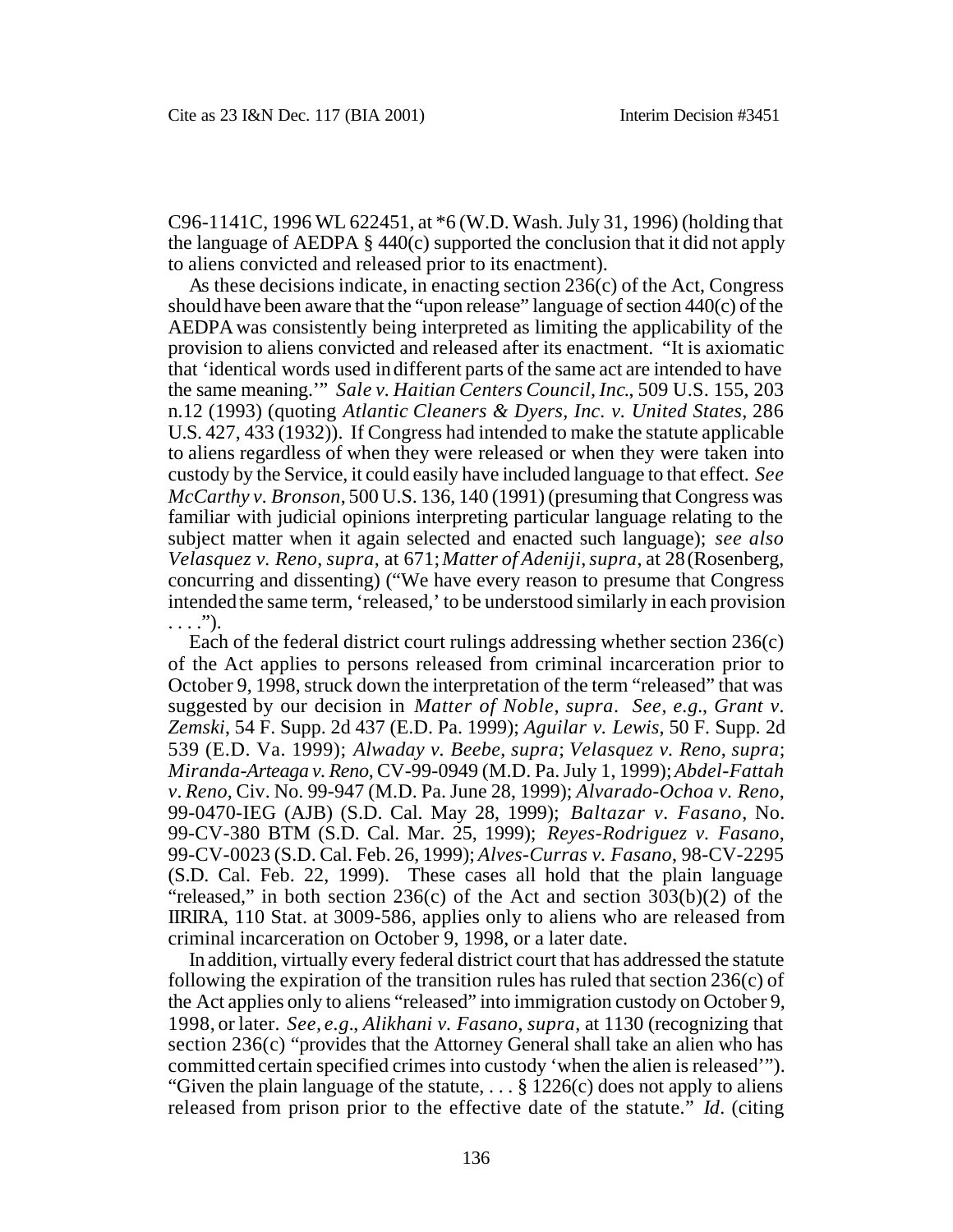*Velasquez v. Reno*, *supra*; *Alwaday v. Beebe*, *supra*); *cf. Parra v. Perryman*, 172 F.3d 954 (7th Cir. 1999). As the court in *Rivera v. Demore*, *supra*, noted, "By its terms section 236(c) gives the INS a strong incentive to detain criminal aliens immediately after their release from criminal custody: if taken into INS custody immediately, the mandatory detention rules apply, precluding the risk of flight arising from release on bond and avoiding altogether the administrative burden and expense of bond hearings. " *Id*. at \*4.

In short, the vast majority of federal district courts have universally rejected the majority's reading of the "release" language of the TPCR, which was first set forth in *Matter of Noble*, *supra*. What is more, the majority's reading has been found to be a "deviation from the plain language of section  $303(b)(3)(A)$ ." *Rivera v. Demore*, *supra*, at \*5 ("This curious interpretation is then bolstered in the [*Noble*] opinion by a rehearsal of IIRIRA's compelling purpose of providing an expedited mechanism for removing the 'growing criminal immigrant population in this country,'. . . and disbelief that Congress meant to narrow the class of criminal aliens subject to mandatory detention to those taken into custody *when released* from criminal incarceration.") (citations omitted).

#### C. Prior Board Decisions

Moreover, we do not approach the question of the scope of mandatory detention under section  $236(c)$  of the Act in a vacuum. We previously have construed the statute in relation to an alien's release from criminal incarceration in two cases after our decision in *Matter of Noble*, *supra*. In *Matter of Adeniji*, *supra*, we held that section 236(c) requires mandatory detention of a criminal alien only if he or she is released from criminal custody after October 8, 1998, the last day that the TPCR were in effect. *See* IIRIRA § 303(b)(2) (providing that section 236(c) of the Act "shall apply to individuals released after [the expiration of the TPCR on October 9, 1998]"). To reach this result, we were forced to consider *when* the alien was released from criminal incarceration. When the alien was released from criminal incarceration played a significant part in our determination whether section 236(c) applied.

In addition, in *Matter of West*, Interim Decision 3438 (BIA 2000), we ruled that the mandatory custody rules did not apply to an alien who had been released from actual criminal incarceration in 1997, prior to the expiration of the TPCR, and who had only been subject to probation after that time. To reach that conclusion we had to construe the "released after" language in the TPCR to include aliens who might otherwise be subject to mandatory detention, but who were released before October 8, 1998. Therefore, we again considered when an alien was released from criminal incarceration in determining whether the mandatory detention provisions of section 236(c) applied.

In each of these cases, we addressed the applicability of mandatory custody provisions not merely by looking to the violations of the Act described in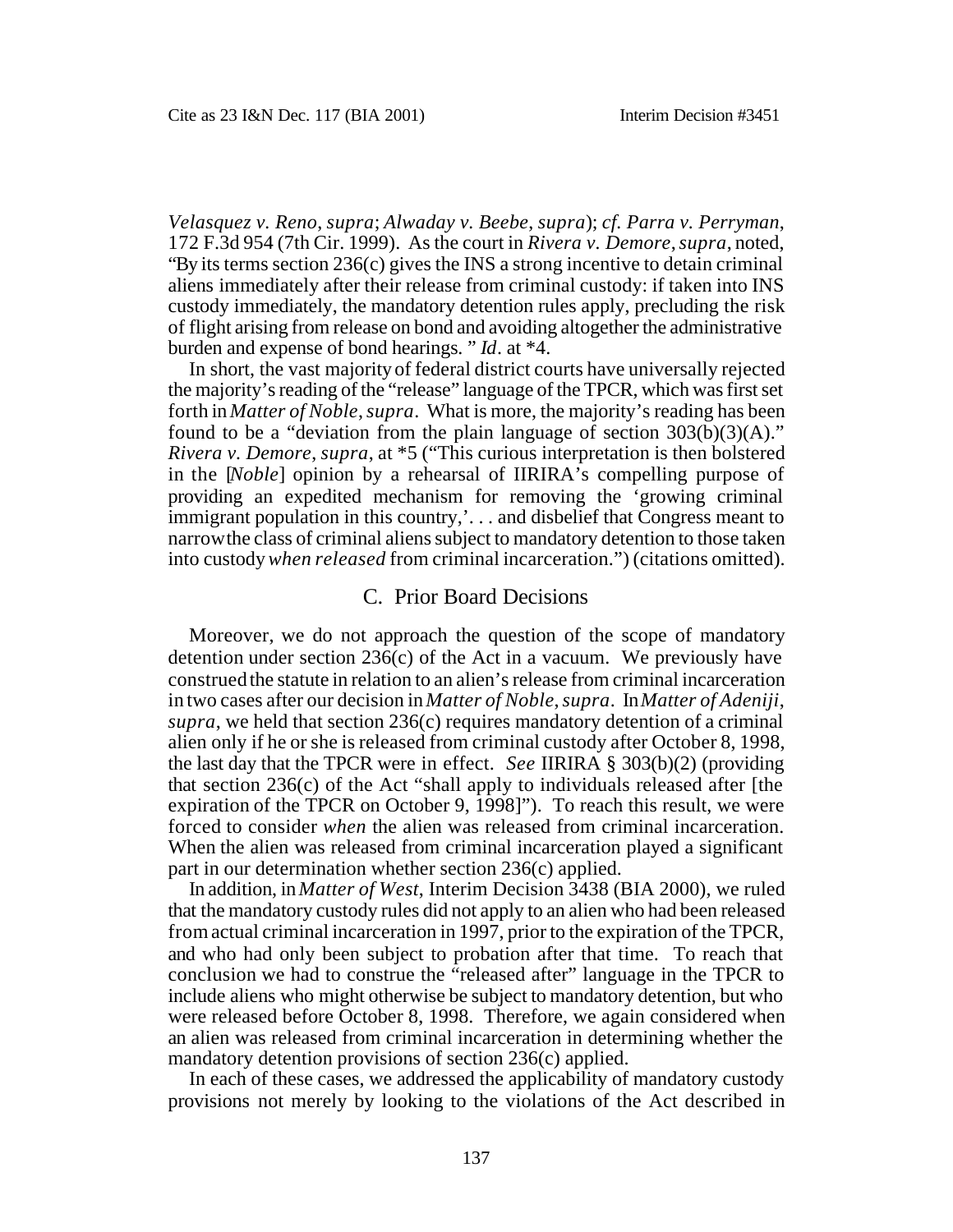section  $236(c)(1)$  of the Act, but by reviewing the entirety of subsection (c) to determine which aliens were subject to mandatory custody and ineligible to be considered for release. Although the specific question before us is limited to the scope of section  $236(c)(2)$ , our prior interpretations clearly recognized that the factor of when an alien is released is an integral part of the mandatory custody directive in the statute. There is no basis to bifurcate the paragraph so that "when the alien is released" is somehow severed from the entirety of the paragraph, for purposes of determining which aliens the Attorney General may not release from immigration custody.

# II. STATUTORY LIMITATION IN LIGHT OF CONSTITUTIONAL CONSIDERATIONS

As I noted in my dissenting opinion in *Matter of Valdez*, 21 I&N Dec. 703 (BIA 1997), the canons of statutory construction militate in favor of a restrictive interpretation of a statutory provision "'if a broader meaning would generate constitutional doubts.'" *Id.* at 718 (Rosenberg, dissenting) (quoting *United States v. Witkovich* , 353 U.S. 194, 199 (1957)); *see also Lyng v. Northwest Indian Cemetery Protective Ass'n*, 485 U.S. 439, 445-46 (1988). The interpretation advocated by the majority raises serious constitutional doubts concerning the statute as applied to the respondent.

The Board does not have jurisdiction to address constitutional issues. However, we certainly may take note of constitutional issues in construing statutory provisions. The encroachment on the liberty interests of an alien deemed to be subject to mandatory detention raises questions of constitutional magnitude. *See Cabreja-Rojas v. Reno*, 999 F. Supp. 493, 496 (S.D.N.Y. 1998); *St. John v. McElroy*, 917 F. Supp. 243, 250 (S.D.N.Y. 1996) (finding the interest in freedom from confinement to be "of the highest constitutional import"). A number of courts have held that section  $236(c)$  of the Act, by denying altogether the possibility of bail and release, violates substantive due process, procedural due process, or both. *See, e.g.*, *Small v. Reno*, 127 F. Supp. 2d 305 (D. Conn. 2000); *United States ex. rel. Radoncic v. Zemski*, 121 F. Supp. 2d 814 (E.D. Pa. 2000); *Chukwuezi v. Reno*, No. CIV. A. 3:CV-99-2020, 2000 WL 1372883 (M.D. Pa. May 16, 2000); *Szeto v. Reno*, No. C 00-0531 CRB, 2000 WL 630869 (N.D. Cal. May 5, 2000); *Danh v. Demore*, 59 F. Supp. 2d 994 (N.D. Cal. 1999); *Van Eeton v. Beebe*, 49 F. Supp. 2d 1186 (D. Or. 1999); *Martinez v. Greene*, 28 F. Supp. 2d 1275 (D. Colo. 1998). *But see, e.g.*, *Parra v. Perryman*, 172 F.3d 954 (7th Cir. 1999); *Lezcano v. Reno*, No. C 99-4894 MJJ, 2000 WL 1175564 (N.D. Cal. Aug. 4, 2000).

Most courts have concluded that, in light of the fundamental interest involved, the highly deferential standard articulated in *Reno v. Flores*, 507 U.S. 292 (1993), is inappropriate here. *See, e.g.*, *Small v. Reno*, *supra*, at 314. Rather,